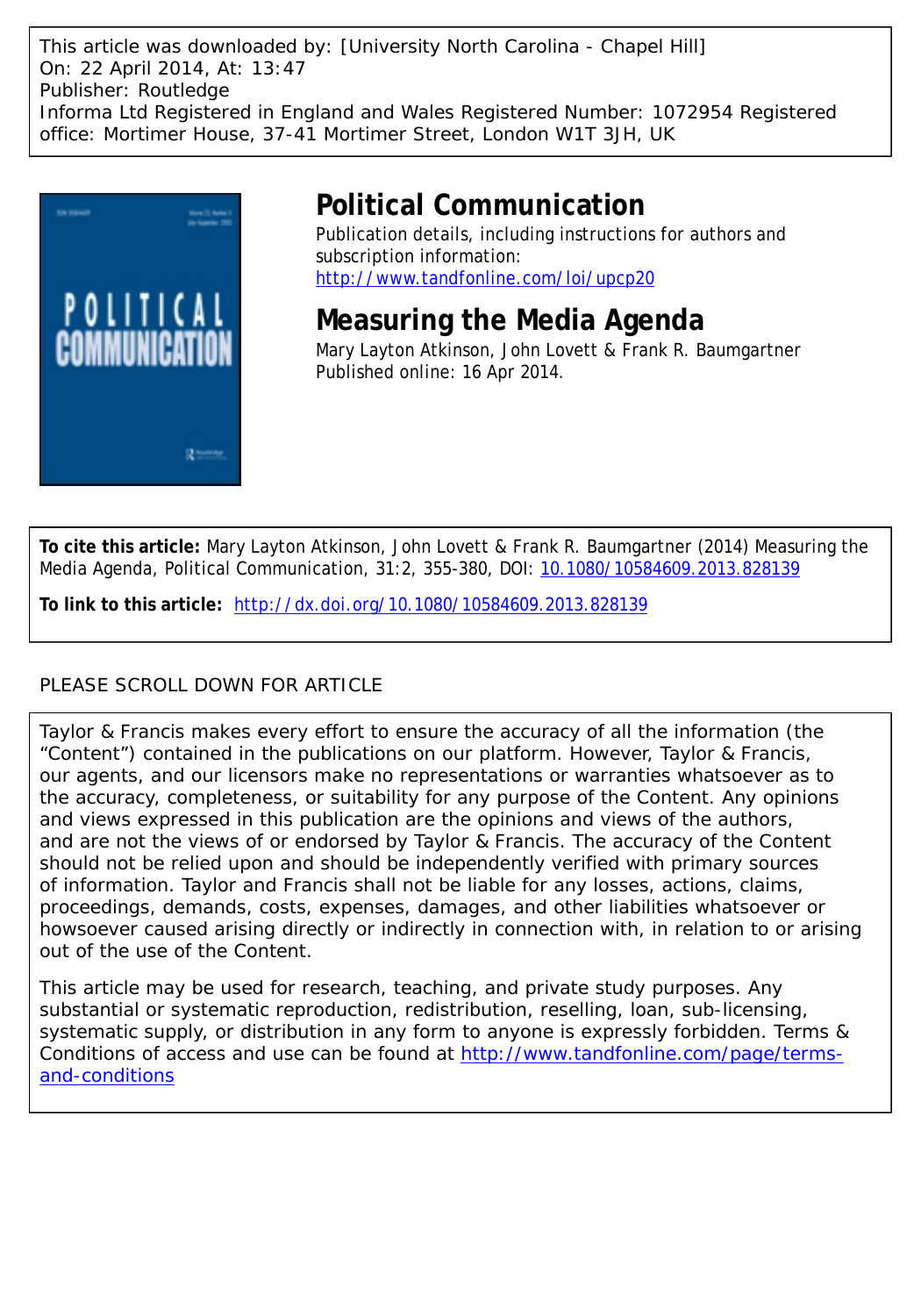*Political Communication*, 31:355–380, 2014 Copyright © Taylor & Francis Group, LLC ISSN: 1058-4609 print / 1091-7675 online DOI: 10.1080/10584609.2013.828139



## **Measuring the Media Agenda**

## MARY LAYTON ATKINSON, JOHN LOVETT, and FRANK R. BAUMGARTNER

*Measuring media attention to politically relevant topics is of interest to a broad array of political science and communications scholars. We provide a practical guide for the construction, validation, and evaluation of time series measures of media attention. We review the extant literature on the coherence of the media agenda, which provides evidence in support of* and *evidence against the emergence of a single, national news agenda. Drawing expectations from this literature, we show the conditions under which a single national news agenda is likely to be present and where it is likely to be absent. We create 90 different keyword searches covering a wide range of topics and gather counts of stories per month from 12 national and regional media sources with data going back to 1980 where possible. We show using factor analysis wide variance in the strength of the first factor. We then estimate a regression model to predict this value. The results show the conditions under which any national source will produce time series results consistent with any other. Key independent variables are the average number of stories, the variance in stories per month, and the presence of any "spike" in the data series. Our large-scale empirical assessment should provide guidance to scholars assessing the quality of time series data on media coverage of issues.*

**Keywords** agenda-setting, news agenda, issue salience

Researchers are often interested in the amount of news coverage devoted to issues such as air pollution, poverty, domestic violence, international finance, mental health, and so on. The more attention such issues receive, the more likely members of the public are to be knowledgeable, concerned, and opinionated about them (Barabas & Jerit, [2009;](#page-23-0) Behr & Iyengar, [1985;](#page-23-1) Kellstedt, [2003;](#page-23-2) Walker, [1977;](#page-24-0) Wood & Anderson, [1993;](#page-24-1) Zaller, [1992\)](#page-24-2), the more likely lawmakers are to take them up, and the more likely policy change is to occur (Baumgartner, De Boef, & Boydstun, [2008;](#page-23-3) Baumgartner & Jones, [1993;](#page-23-4) Soroka, [2002\)](#page-24-3). Reciprocally, the more attention political actors pay to such issues and the more concerned members of the public are about specific issues, the more likely the news media are to cover them (Boydstun, [2013;](#page-23-5) Edwards & Wood, [1999;](#page-23-6) Peake & Eshbaugh-Soha, [2008;](#page-24-4) Soroka, [2002\)](#page-24-3).

Mary Layton Atkinson is Assistant Professor of Political Science, University of North Carolina at Charlotte. John Lovett is a graduate student in the Political Science Department, University of North Carolina at Chapel Hill. Frank R. Baumgartner is Richard J. Richardson Distinguished Professor of Political Science, University of North Carolina at Chapel Hill. Junior scholars are listed in alphabetical order.

Address correspondence to Mary Layton Atkinson, Department of Political Science and Public Administration, University of North Carolina at Charlotte, 9201 University City Blvd., Charlotte, NC 28223-0001, USA. E-mail: [MAtkinson@uncc.edu](mailto:MAtkinson@uncc.edu)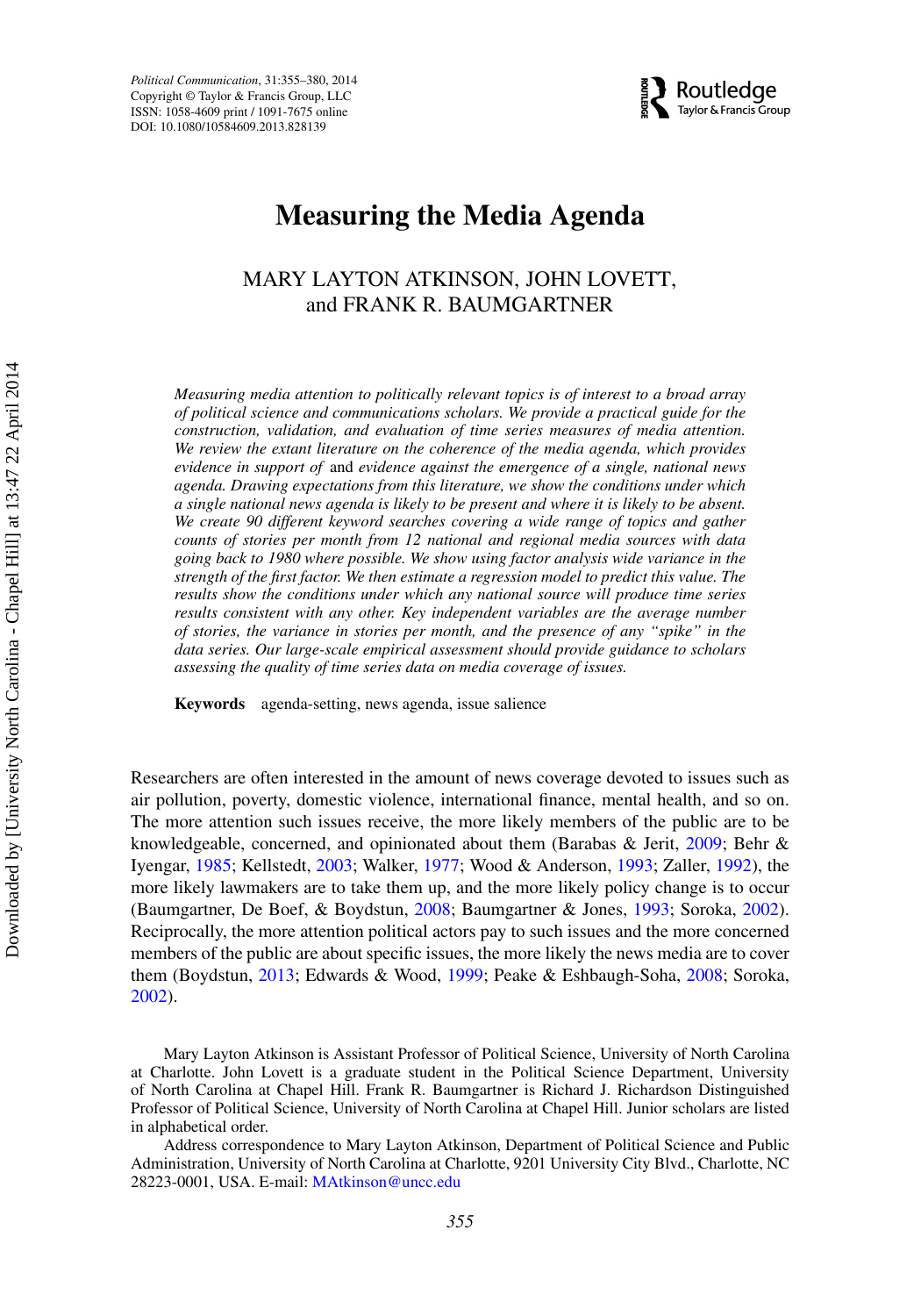Media attention is, therefore, an important element of the political system because it signals the priorities of lawmakers to members of the public, and the priorities of the public to lawmakers. Because it shapes both elite and public behavior, media attention is a variable of interest in many studies of politics and mass communication. Political science studies that include measures of media attention range from those on lobbying (see, for example, Kollman, [1998;](#page-24-5) Goldstein, [1999;](#page-23-7) Smith, [2000\)](#page-24-6) to presidential behavior (see Brody, [1991;](#page-23-8) Edwards, Mitchell, & Welch, [1995;](#page-23-9) Edwards & Wood, [1999;](#page-23-6) Kernell, [1997\)](#page-24-7), to public opinion and knowledge (Barabas & Jerit, [2009;](#page-23-0) Behr & Iyengar, [1985;](#page-23-1) Kellstedt, [2003;](#page-23-2) Zaller, [1992\)](#page-24-2), to media agenda-setting and framing (Boydstun, [2013;](#page-23-5) Cohen, [1963;](#page-23-10) Entman, [1989;](#page-23-11) Gans, [1979;](#page-23-12) Hamilton, [2004;](#page-23-13) Kosicki, [1993;](#page-24-8) McCombs & Shaw, [1972;](#page-24-9) Soroka, [2002;](#page-24-3) Vliegenthart & Walgrave, [2010\)](#page-24-10), to policy change (Baumgartner & Jones, [1993;](#page-23-4) Baumgartner et al., [2008;](#page-23-3) Soroka, [2002\)](#page-24-3). Within communication studies, of course, concern with media attention and its causes is at the core of the entire discipline.

Given the importance of measuring media attention to a broad array of political science and communications studies (see Wolfe, Jones, & Baumgartner, [2013\)](#page-24-11), our aim is to provide a practical guide for researchers and reviewers who wish to construct, validate, and evaluate time series measures of media attention. It is common in the literature for researchers to rely upon a single prominent news source such as the *New York Times*, the *Readers' Guide to Periodical Literature*, or *Time Magazine* as a proxy for news attention to a given issue. Keyword searches or human annotation of these sources is used to generate daily, monthly, or annual counts of news articles on the topic of interest.

In a highly critical article, John Woolley [\(2000\)](#page-24-12) suggests that the choice of a particular media source as opposed to the use of a range of sources is highly problematic. He notes that a news source such as the *Wall Street Journal* has a particular set of features that influence the issues and events the paper chooses to cover. Differences in the selection criteria employed by different news outlets can, therefore, result in differences in the amount of attention given to different issues. Researchers reliant on a single source may be unaware that the proxy they have chosen is not representative of the larger "news agenda." On the other hand, it is clear that certain events or topics are so clearly newsworthy that, if we track attention in a range of sources, all will show similar trends.

Our goal is to identify the conditions under which coverage of an issue will be highly correlated across multiple news sources.<sup>[1](#page-22-0)</sup> In circumstances where such conditions are met, scholars can be confident in their ability to measure the "news agenda," as any relevant measure of news coverage is bound to be highly correlated with any other. In circumstances where such conditions are not met, scholars need to be more careful in justifying the use of one source rather than another, or in asserting the existence of a coherent news agenda at all. If coverage is idiosyncratic, then there can be no generalizations from news coverage in any single source.

We provide the most extensive test to date of the similarities and differences in news agendas across outlets and issues, using a new data set that consists of daily counts of articles on 90 different topics, from 12 different news outlets, spanning up to 30 years. We use factor analysis to assess the degree to which the 12 outlets demonstrate similar patterns of coverage for each of the 90 topics. Having recorded the eigenvalue—or strength of the first factor—produced by each of the 90 factor analyses with the individual media sources as the variables, we then estimate a regression model to predict this value across the 90 topics studied. The results show the conditions under which any national source will produce time series results consistent with any other. Our findings prove highly robust when we look at the data when aggregated by week, month, or quarter; whether we look only at newspapers or TV news abstracts; whether we look at regional or national newspapers; and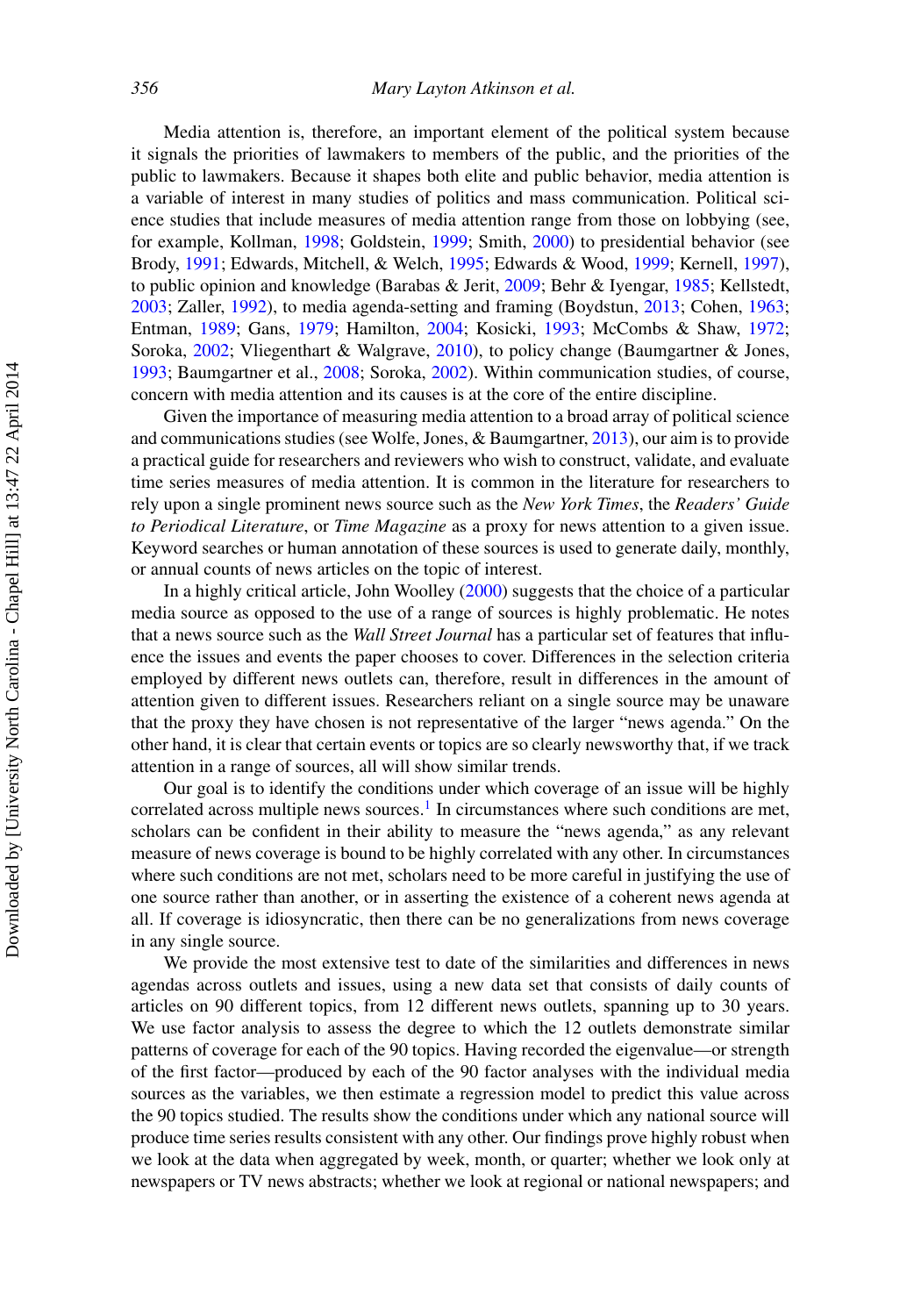whether we look at the subset of sources where data are available back to 1980 or the larger set of sources with less time coverage.

Our findings are intuitive and instructive for researchers. For issues that experience either sustained or periodic episodes of high salience, a national news agenda is typically present. In such instances, a single prominent news source can be used with confidence as a proxy for national news attention. However, when issues consistently receive low levels of attention, the amount of coverage dedicated to the topic is more likely to be idiosyncratic. Researchers studying low-salience issues, such as school prayer or food safety, for instance, should be wary of creating time series measures of media attention. We offer practical guidance for researchers who find they have low-salience topics in the analysis and concluding sections of this article.

#### **Factors Shaping Attention Across Sources**

The collective body of literature on the news industry and media agendas offers conflicting expectations regarding the existence of a national news agenda. While some authors highlight factors that should encourage a single, cohesive media agenda—such as shared norms of newsworthiness and the propensity for "copycat" behavior among journalists—other authors share Woolley's concern [\(2000\)](#page-24-12) that differences in format, audience, and market will lead to differences in coverage across outlets.

#### *The Case for a Single News Agenda*

First and foremost among the factors that should lead to coherence in the national news agenda are the shared norms and procedures followed by journalists in gathering and reporting the news (e.g., Cook, [1998;](#page-23-14) Schudson, [2002;](#page-24-13) Tuchman, [1978\)](#page-24-14). Most reporters are trained through an on-the-job apprenticeship, through college and graduate courses, or through some combination of experience and courses. Through this training, journalists learn industry conventions regarding what events are newsworthy (Tuchman, [1978\)](#page-24-14). Those values include novelty, "importance or impact on the audience, timeliness, involvement of important people, relevance to the audience, as well as an element of drama or inherent interest" (Alger, [1966;](#page-22-1) Graber, [1980;](#page-23-15) Just, [2011,](#page-23-16) p. 106; McManus, [1994;](#page-24-15) Mencher, [1977\)](#page-24-16). As a result of these shared news values, "there is a professional norm regarding major news stories from day to day" (McCombs & Shaw, [1972,](#page-24-9) p. 184).

In addition to sharing news values, journalists from different news outlets often share information and workspace (sometimes sharing adjacent desks)—particularly if they work the same "beat" (Tuchman, [1978\)](#page-24-14). A beat is an area of specialization, such as science, international news, local crime, or national politics. Reporters from competing news outlets who work the same beat usually know one another well—in fact, they sometimes have stronger relationships with one another than they do with reporters from their own paper or network who work different beats (Tuchman, [1978\)](#page-24-14). Within the closely knit beat system, reporters from different outlets often rely on similar sources of information for leads on upcoming newsworthy events and for information on new developments in ongoing stories. These sources include press releases and news briefings from the organizations regularly covered by these reporters and the Associated Press Day Book (which provides a daily list of events by city) (Tuchman, [1978\)](#page-24-14). By looking for news in the same places, using similar standards of newsworthiness, reporters increase the probability that the agendas of their respective news outlets will converge.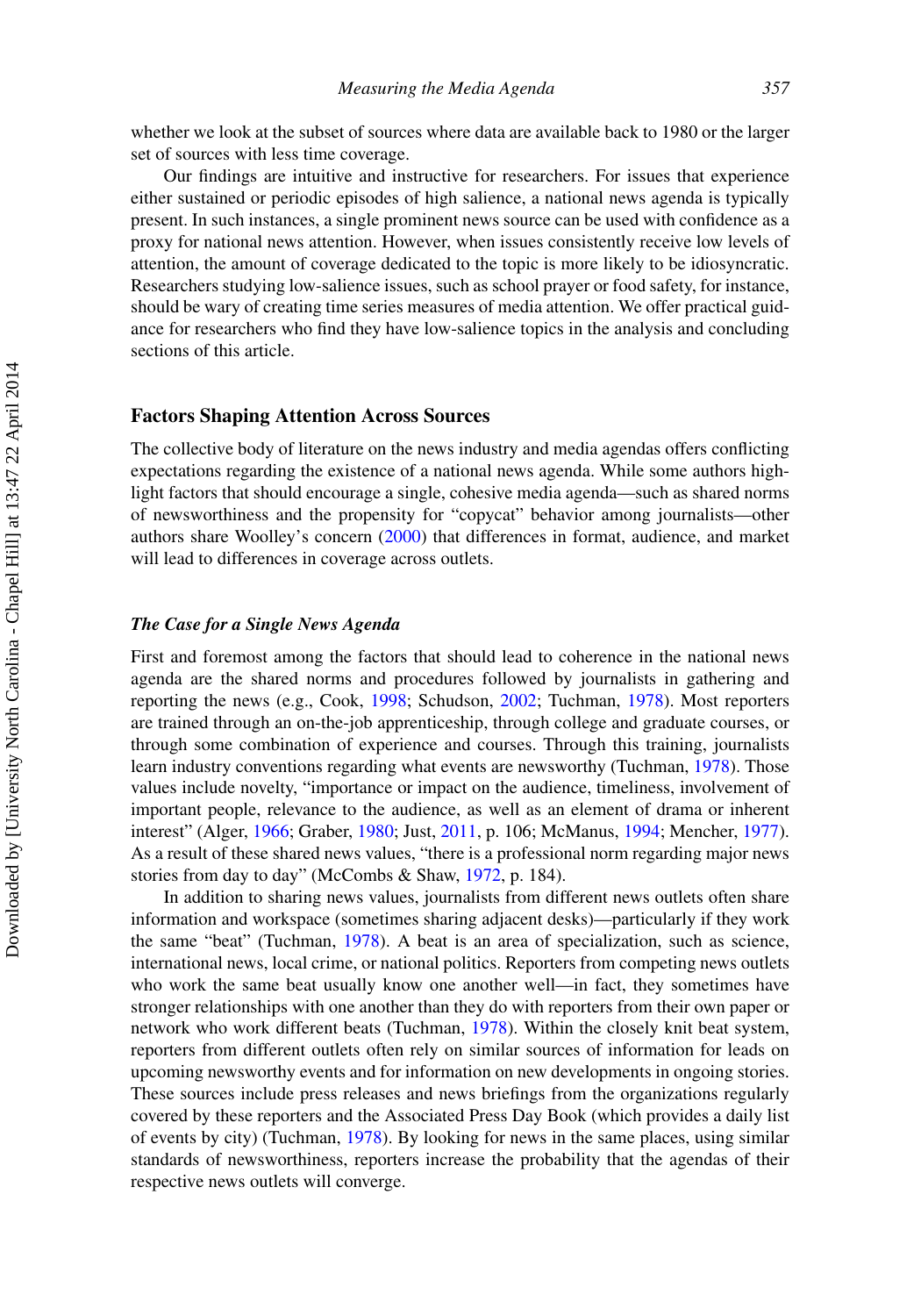News organizations also look to each other for guidance on what issues are newsworthy, with wire services, the *New York Times*, and other major newspapers often serving as arbiters of "what is news." When one of these news leaders runs a story, a growing body of literature shows that other news outlets are likely to follow suit through a process sometimes called "inter-media agenda setting" (e.g., Boyle, [2001;](#page-23-17) Golan, [2006;](#page-23-18) Reese & Danielian, [1989;](#page-24-17) Sweester, Golan, & Wanta, [2008;](#page-24-18) Vliegenthart & Walgrave, [2010\)](#page-24-10).<sup>[2](#page-22-2)</sup> Part of the reason for this "copycat" behavior stems from the costs associated with gathering national and international news, which includes the cost of maintaining bureaus in D.C. and foreign capitals across the globe. As stated by Graber and Holyk [\(2011,](#page-23-19) p. 96):

Because news gathering is expensive, only a few media companies actually do it. Most news providers rely on wire services for non-local stories or follow the lead of prestigious news organizations. *...* That explains why, despite mushrooming of broadcast enterprises, the news diet of most Americans has remained surprisingly uniform in the Internet age.

Note that because news sources look to one another for guidance when deciding what issues to cover, the generation of the news agenda is inherently an endogenous process. News coverage begets news coverage, sometimes snowballing dramatically into what authors have described as "media storms" and "media waves" (Boydstun, Walgrave, & Hardy, 2011; Elmelund-Præstekær & Wien, [2008;](#page-23-20) Kepplinger & Habermeier, [1995;](#page-24-19) Vasterman, [2005\)](#page-24-20). As a result, coverage of world events may not be in proportion to the size or frequency of those events (Boydstun, [2013\)](#page-23-5). In fact, Boydstun [\(2013\)](#page-23-5) stresses that the news media could not possibly cover all events and issues in a comprehensive way and that coverage "instead lurch[es] from one hot event *...* to the next at the exclusion of many other important issues" (p. 9). As long as the media lurch together from one story to the next, a consistent pattern of coverage will be observed across news sources.

#### *The Case Against a Single News Agenda*

While the factors above support the idea of a cohesive national news agenda, some characteristics of the news industry suggest differences in news coverage across outlets. For instance, print outlets have more space for news than do half-hour nightly newscasts and can, therefore, cover more topics than their televised counterparts (Just, [2011;](#page-23-16) McCombs & Shaw, [1972\)](#page-24-9). The decision to air a televised news report also involves consideration of the visual images available to accompany the story. Unlike with print news, "stories with good video are more likely to make air than stories of similar consequence but only a talking head" on TV (Just, [2011,](#page-23-16) p. 108).

For both print and televised news outlets, regional salience may be important (e.g., Bruce, [1966;](#page-23-21) Gordon, [1966;](#page-23-22) Haider-Markel, Allen & Johansen, [2006;](#page-23-23) Robinson, [1981\)](#page-24-21). Similarly, in an effort to target a particular audience and the advertisers who wish to reach that audience, news outlets may tailor their coverage to the interests and views of their target audience (Hamilton, [2004\)](#page-23-13). To the extent that different outlets target different audiences, their agendas may differ. For example, business-oriented outlets such as the *Wall Street Journal* may have a different agenda than a general interest newspaper. Fox may focus on different topics than the *Washington Post*.

Finally, the selection criteria used to identify low-salience stories may differ from the criteria used to select major news items and may vary across news outlets. Shared news values and cue taking by journalists from different outlets lead reporters to identify a handful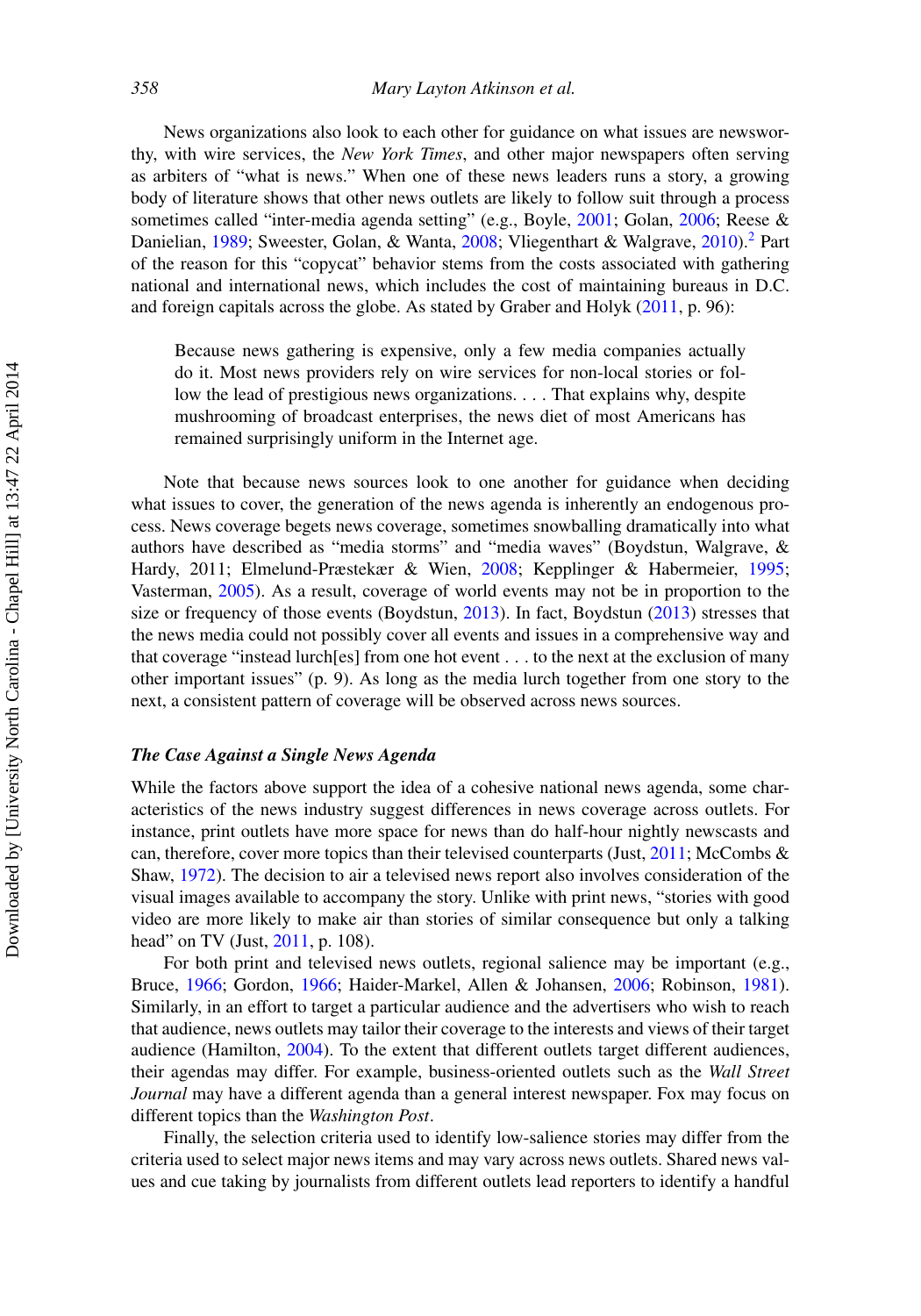of major news items each day. Attention to these issues may "fixate and explode," meaning major issues are widely and heavily covered by the major news outlets, often to the exclusion of other issues (Boydstun, [2013\)](#page-23-5). The limited space that remains for smaller or less salient stories may simply be allocated in a less routinized, more idiosyncratic way. Alternatively, attention to less salient topics may be allocated using a set of standards that differs from those applied to the selection of major news items (focusing more on topics with regional salience, for instance). While high salience issues are likely to exhibit similar patterns of coverage across outlets, differences in the routines and selection standards that govern the coverage of minor news items may lead to variance in the coverage of such issues across outlets.

### **Prior Comparisons of Issue Attention Across News Outlets**

Given the potential for variations in issue attention across news outlets, several studies have attempted to assess empirically the degree to which a single national news agenda can be said to exist. The collective evidence they provide is mixed. Studies that find support for the national news agenda include Baumgartner and Jones [\(1993\)](#page-23-4), Baumgartner et al. [\(2008\)](#page-23-3), and Barabas and Jerit [\(2009\)](#page-23-0). Baumgartner and Jones [\(1993\)](#page-23-4) devoted an appendix showing the correlations between coverage of several issues in the *New York Times* and the *Readers' Guide* and found high degrees of correlation between the two. In a more recent book, Baumgartner and colleagues [\(2008\)](#page-23-3) assessed the reliability of their use of the *New York Times* coverage of capital punishment. They used electronic searches of death penalty coverage in multiple sources and found a high correlation in amounts of coverage over time and a similar surge in attention to the concept of "innocence" in all newspapers they investigated, including the *Houston Chronicle*. Barabas and Jerit [\(2009\)](#page-23-0) provide a study of the relationship between policy information in the news and public policy knowledge. These scholars assessed the reliability of their findings (originally based on data from the Associated Press) using article counts from a range of news sources, including both print and network news reports. The authors found no differences related to the sources used.

Several additional studies found that correlations in issue attention across news outlets were highest for high salience issues. McCombs and Shaw [\(1972\)](#page-24-9) provided a seminal study that compared presidential campaign coverage across print and network news outlets (including both local and national sources). These authors found that the campaign issues covered by the respective sources were highly correlated, particularly with respect to "major issues" (defined by article*/*story length and the placement in the publication or newscast). With lower salience issues, however, correlations across news outlets were lower, leading the authors to conclude: "As we move from major events of the campaign, upon which nearly everyone agrees, there is more room for individual interpretation, reflected in the lower correlations for minor item agreement among media" (McCombs & Shaw, [1972,](#page-24-9) p. 184).

Vliegenthart and Walgrave [\(2010\)](#page-24-10), in one of the most comprehensive comparisons of media attention to date, echoed the findings of McCombs and Shaw. Their study examined attention to 25 issues in nine Belgian news sources over a period of 8 years. They found that media coverage of salient, exogenous, real-world events (such as crime and natural disasters) was highly correlated across news outlets. Coverage of lower salience, government-related topics (such as issues related to finance, science, and government institutions) was less highly correlated across news outlets but exhibited more evidence of inter-media agenda setting.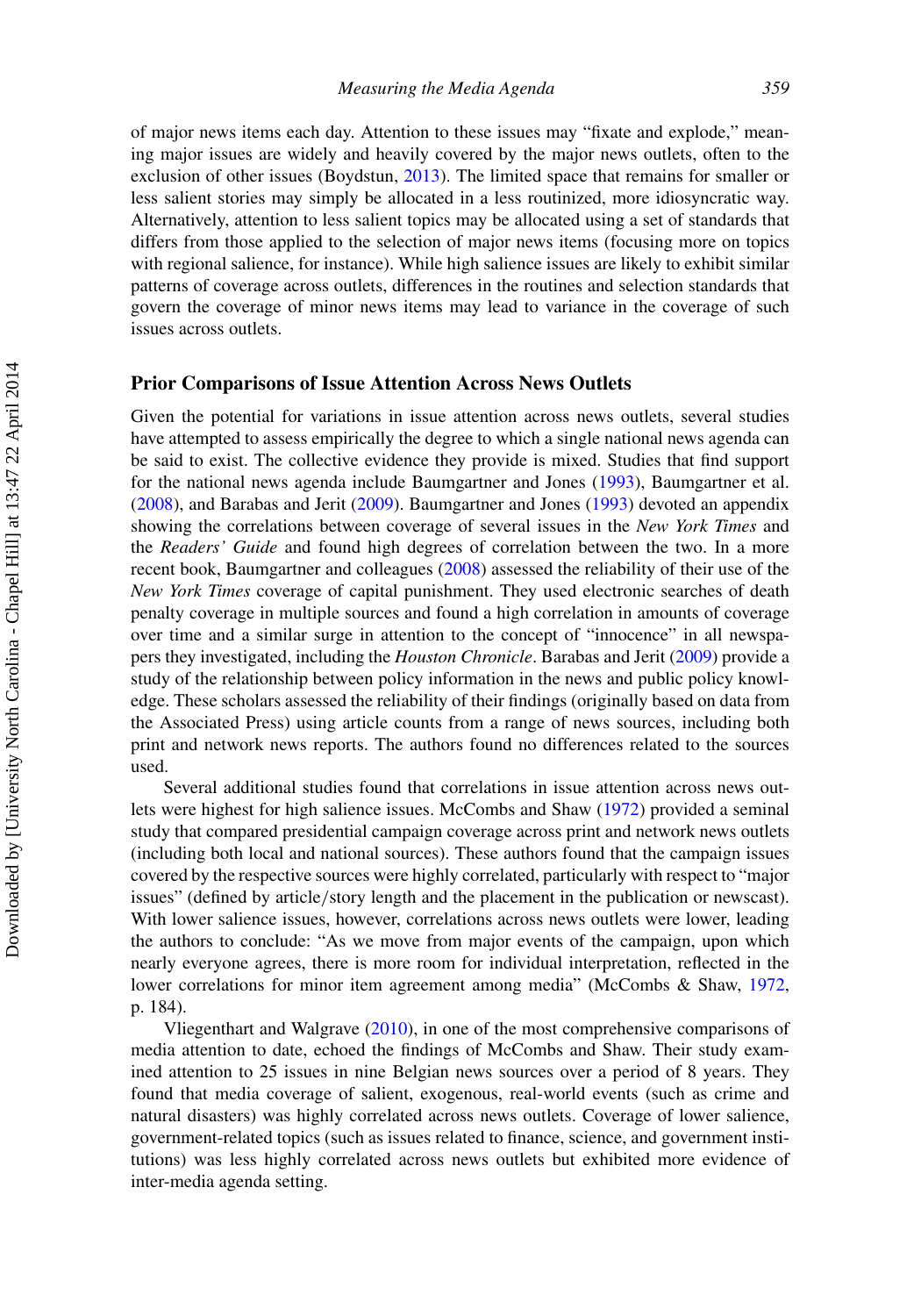Stuart Soroka [\(2002\)](#page-24-3) compared eight different Canadian newspapers in their coverage of eight issues over 5 years. For several issues, including taxes, environmental issues, and inflation, correlations in coverage were high. More variability was seen in attention to issues like the national deficit and unemployment. Like McCombs and Shaw [\(1972\)](#page-24-9) and Vliegenthart and Walgrave [\(2010\)](#page-24-10), Soroka [\(2002\)](#page-24-3) found that coverage was most consistent across papers for any given issue during periods of high issue salience (that is, during periods when the issue produced the largest number of stories). Significant differences were also found between the agendas of French- and English-language sources. Notably, however, regional differences in news coverage were not observed.

Finally, Woolley [\(2000\)](#page-24-12) used keyword searches of the UC Melvyl electronic database, which contains records for five print news sources, to create annual counts of articles related to child abuse (arguably a low salience issue). He found low levels of correlation in coverage across the news outlets studied.

#### **Expectations Drawn From the Literature**

Based on the studies reviewed above, there are many reasons to expect a single national agenda to emerge. However, the literature also provides examples of variance in coverage across outlets. Our goal is to explain this variance, and therefore to suggest when an analyst can expect high inter-correlations across all outlets versus idiosyncratic behaviors. Accordingly, we develop two very simple expectations for empirical testing.

*Expectation 1 (Salience):* Correlations in news coverage across outlets will be higher for highly salient issues.

*Expectation 2 (Attention Spike):* A single agenda is more likely on those topics that generate large surges in attention.

Coverage of low salience issues, and particularly those without attention spikes, will be more variable across news outlets. Here, inter-media agenda setting is less likely to be at work. Further, the story is not big enough to be of clear importance (based on shared news value) to multiple news outlets. For smaller stories, the selection criterion employed will vary from outlet to outlet. Regional salience may influence the outlet's decision to pick up the story, or a particular element of the story (such as a captivating visual image) may lend itself more to coverage by one type of media (television or print) versus another. Thus, we expect low correlations, or no single national agenda, when attention is low and when there are no spikes in attention associated with significant but unusual events.

#### **Empirical Approach**

Our approach is very straightforward. We want to gather a great deal of data about media coverage of a very wide range of policy topics (and indeed some non-policy topics as well). We seek to maximize variance on several dimensions: (a) time coverage, so that we have as long an historical period under review as possible; (b) media sources, so that we can create the broadest possible index and see if there are common trends across different types of media; and (c) policy topics, so that we are not conducting another case study, as have been common in the literature, but can make some generalizations about media coverage across the full range of issues that might appear on the media agenda.

We explain our data collection process in detail in the appendix. The essentials are as follows. First, we developed a set of keyword searches that covers a wide range of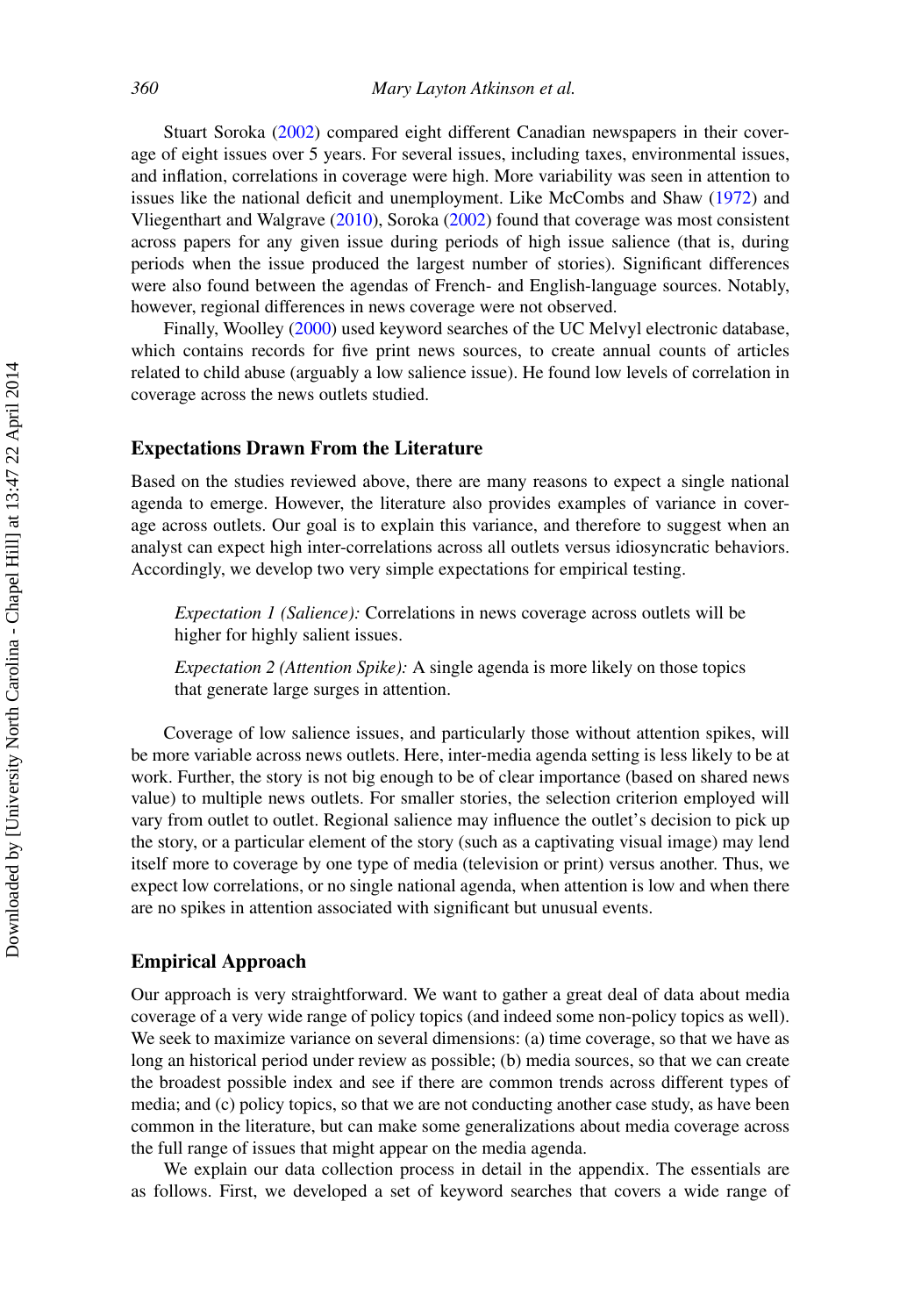policy- and non-policy-related topics. We did this by going systematically through the topic codebook of the Policy Agendas Project and identifying topics that could be searched successfully with electronic keywords, with several examples coming from each of the major topic domains as defined in the Agendas Project classification system. Our goal was not to replicate the coding done in the Agendas Project, but rather to use the codebook as a guide in covering an extremely broad range of topics. We have several searches in each of the 19 major topics of the Agendas Project codebook, ensuring that we cover all domains of U.S. politics and international affairs. Further, we use the extended codes of the Agendas Project media database to include some "non-policy" items such as sports, weather, fires, and other items unrelated to public policy so that we can assess if there are differences in how policy- and non-policy-related topics are covered in various media sources. We conducted 90 searches across the full range of topics available, as explained in more detail below. We are not aware of any published work in political science that has used more than 10 such searches of American news sources. Our goal here is to provide a broad platform for assessing the characteristics of media coverage series.

Our second goal was to include many media sources. We used LexisNexis Academic Universe through our university library's electronic database collection and identified 12 national and regional sources for study. [Table 1](#page-7-0) shows the networks and newspapers searched and the dates for which archives are available through LexisNexis. Our goals in selecting particular sources were to include a mixture of print and television news outlets, to include a mixture of national and regional sources, and to maximize the length of the time series examined.

We searched four national newspapers (the *New York Times,* the *Wall Street Journal,* the *Washington Post,* and *USA Today)*, three regional newspapers (the *Houston Chronicle,* the *Philadelphia Inquirer,* and the *St. Louis Post-Dispatch*), and five national television networks (ABC, CBS, CNN, Fox, NBC). We began the searches on the date the source

|                                | Media sources used |                     |                                         |
|--------------------------------|--------------------|---------------------|-----------------------------------------|
| Source                         | Start date         | Months<br>available | Average number of articles<br>per month |
| <b>Fox</b>                     | November 26, 1997  | 151                 | 2.82                                    |
| <b>NBC</b>                     | January 1, 1997    | 162                 | 2.63                                    |
| Philadelphia Inquirer          | January 1, 1994    | 197                 | 6.33                                    |
| <b>Houston Chronicle</b>       | September 15, 1991 | 225                 | 11.36                                   |
| <b>CBS</b>                     | February 1, 1990   | 244                 | 2.80                                    |
| <b>CNN</b>                     | January 1, 1990    | 245                 | 12.77                                   |
| USA Today                      | January 3, 1989    | 257                 | 4.97                                    |
| <i>St. Louis Post-Dispatch</i> | January 1, 1989    | 257                 | 8.74                                    |
| ABC.                           | June 1, 1980       | 361                 | 2.49                                    |
| Wall Street Journal            | June 1, 1980       | 361                 | 2.26                                    |
| New York Times                 | June 1, 1980       | 361                 | 18.19                                   |
| Washington Post                | June 1, 1980       | 361                 | 18.96                                   |

<span id="page-7-0"></span>

| <b>Table 1</b>    |  |
|-------------------|--|
| Madia courage use |  |

*Note*. Searches were conducted from the first date available through June 30, 2010. The last column shows the average number of articles found for each source across the 90 keyword searches conducted. Standard deviations are highly correlated to the means.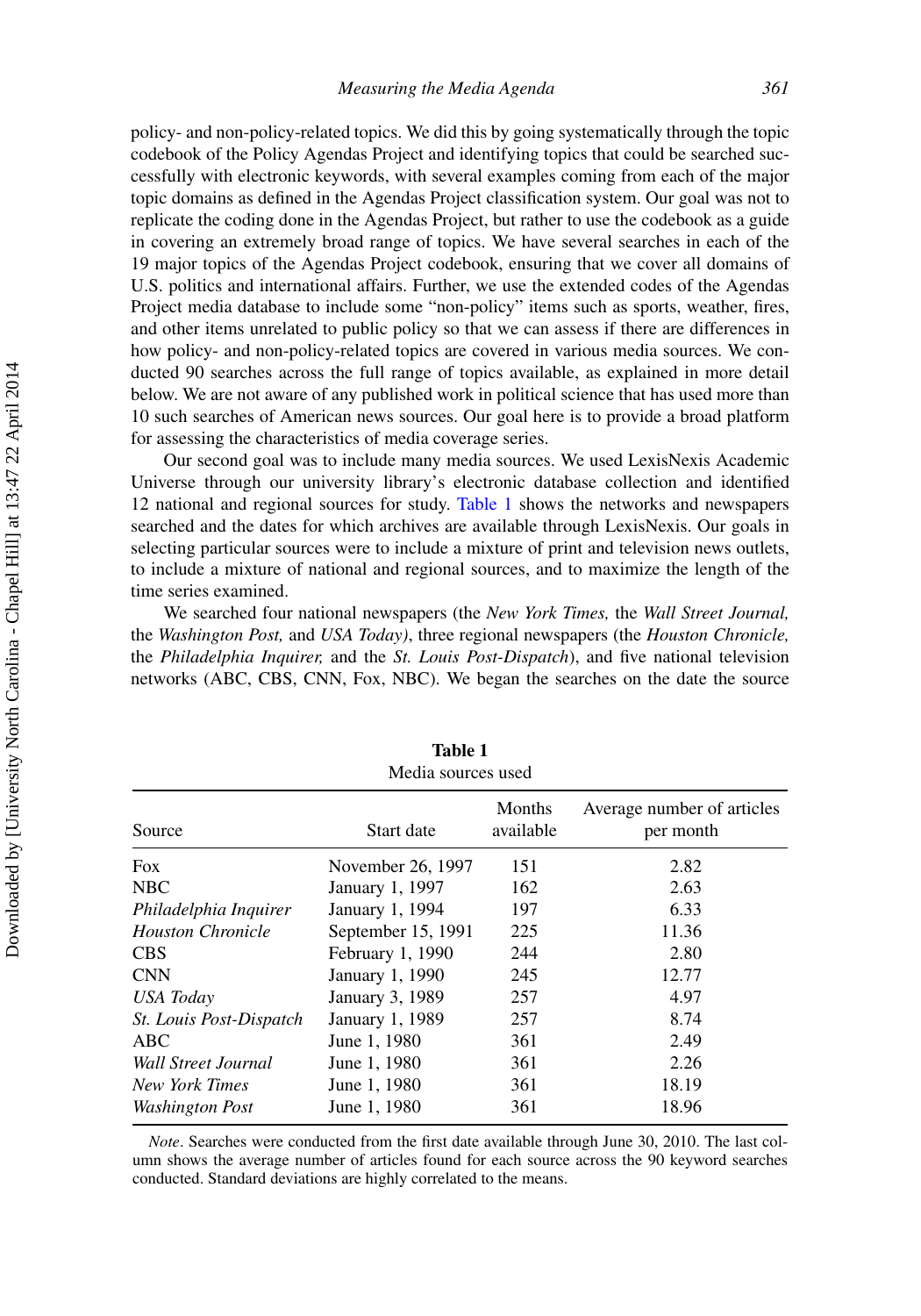became available (June 1, 1980, for the longest running sources) and searched through June 30, 2010. As [Table 1](#page-7-0) shows, we have 30 years of data for four sources: ABC, the *New York Times*, the *Washington Post*, and the *Wall Street Journal.* Four other sources, CBS, CNN, *USA Today*, and the *St. Louis Post-Dispatch,* have data going back to at least 1990. The shortest series in the data set is Fox, which begins in December of 1997.

These sources met our criteria in terms of providing both regional and nation sources, as well as print and television news sources. They also offer the longest time series available via the LexisNexis archives. As [Table 1](#page-7-0) indicates, we have from 14 to 30 years of data for each of the series.

We aggregate all of our data for each keyword-source combination to get a monthly count. It is then a simple matter to compare the patterns of attention across all of the sources available for each topic. The empirical question of interest is: When do the different sources show the same pattern in their coverage over time and when do they follow unrelated patterns? In our results section below, we show data aggregated by month, and we use all 12 data sources, which limits our time coverage to the period covered by all 12 sources (see [Table 1\)](#page-7-0). But in our supplemental materials, we show that our results are virtually identical when we limit ourselves to the four media sources where we can conduct our analysis for over 30 years, and when we aggregate the data by week or quarter rather than month. Our results, therefore, are extremely robust. This is not surprising as we are looking at some very simple questions: How much coverage is there, and are there any spikes?

Once we compiled the data across time for identical keyword searches across the different media sources, we conducted a factor analysis to see if, for each keyword, a single factor emerged. Very simply put, factor analysis is an assessment of covariance, and the creation of a variance-covariance matrix is the starting point of any factor analysis. Based on the variance-covariance matrix for a set of observed variables, factor analysis involves the calculation of factor *loadings,* which are the parameters of these linear functions, and the *communality* of each variable, which is the "the part of its variance that is explained by the common factors" (Tryfos,  $1997$ , p. 16).<sup>[3](#page-22-3)</sup> An eigenvalue—a calculation of the amount of variance explained by a given factor—is typically reported as a means of summarizing a factor analysis. Mathematically, the eigenvalue equals the proportional reduction of error (PRE) times the number of variables. Therefore, we can report the eigenvalue or, equivalently, the PRE in the results below.

Once we calculate the factor loadings for each media source, separately for each of the 90 keyword searches, we create a new database where the 90 keyword searches, not the 12 monthly time series, are the units of analysis. In this analysis, we seek to understand the conditions under which we observe a strong or a weak first factor. Here, we use simple regressions (with robust standard errors) to understand what predicts the presence or absence of a single statistical factor (measured as the eigenvalue or PRE of the first factor) representing the national media agenda. As we will see below, this number is highly predicted by a very simple statistical model. Therefore, we can understand the conditions under which a single national media agenda is likely to be present or absent.

#### **Results**

[Table 2](#page-9-0) shows our set of 90 keywords as well as the number of hits each generated. The average number of articles per month (across all sources) ranges from 1.7 to 687, with a median of about 60 stories per month. Among the 30 topics with the lowest average number of articles per month, the maximum number of articles per month observed in any of the 12 sources was 23. Some of the topics in this low-coverage group are relatively trivial, such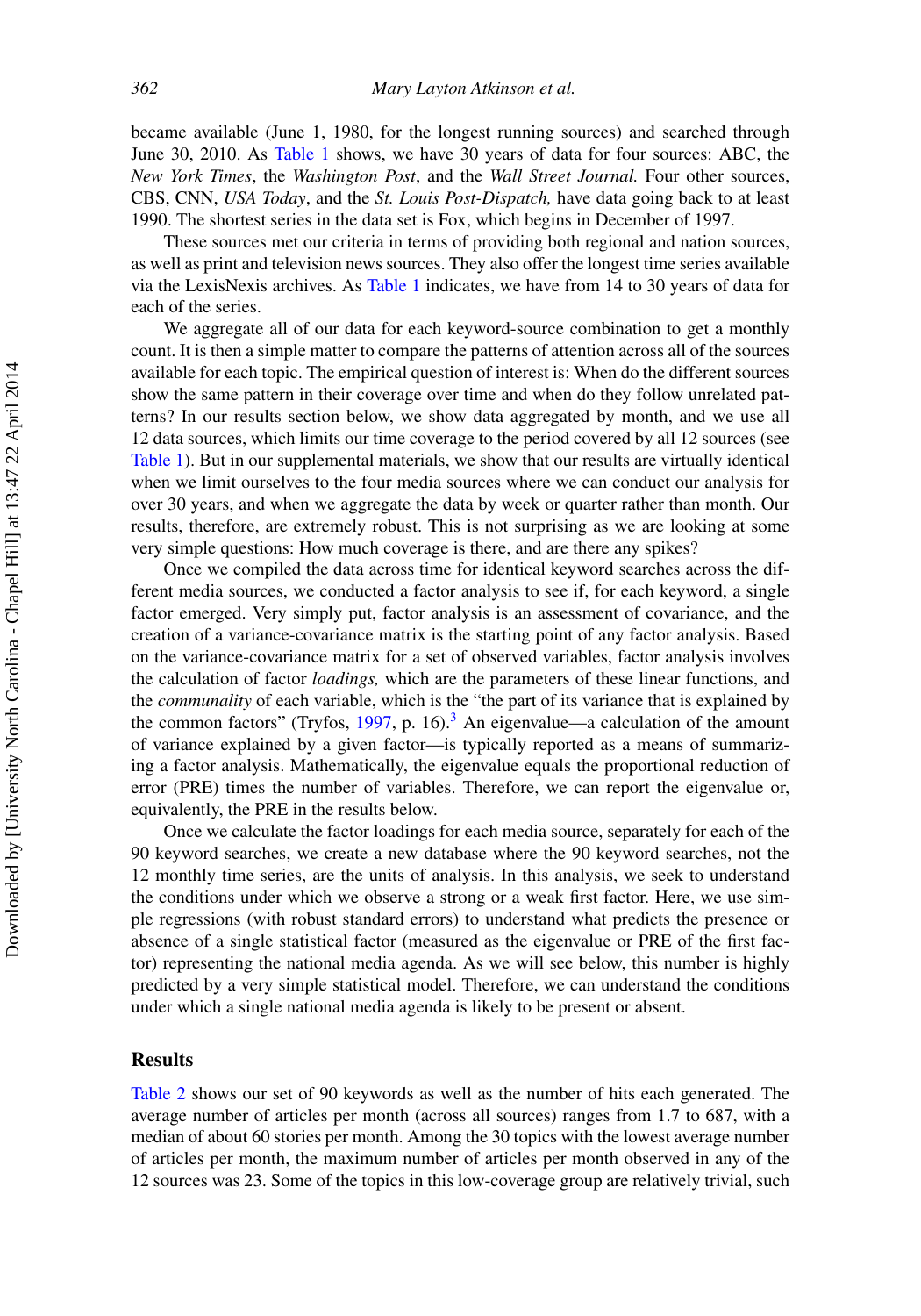Downloaded by [University North Carolina - Chapel Hill] at 13:47 22 April 2014 Downloaded by [University North Carolina - Chapel Hill] at 13:47 22 April 2014

| Project code<br>Agendas | Agendas Project codebook description                              | Search term used                               | Mean number<br>of articles | Rank            |
|-------------------------|-------------------------------------------------------------------|------------------------------------------------|----------------------------|-----------------|
| 1926                    | International Organizations Other Than<br>Finance: United Nations | "United Nations"                               | 687.7                      |                 |
| 1507                    | Bankruptcy                                                        | Bankruptcy                                     | 528.0                      | $\mathcal{C}$   |
| 1303                    | Elderly Assistance<br>Elderly Issues and                          | "social security" OR SSA                       | 468.9                      | 3               |
| 104                     | Programs (Including Social Security)                              | "fiscal policy" OR "monetary policy" OR        | 465.5                      | 4               |
|                         | Monetary Supply                                                   | "Federal Reserve"                              |                            |                 |
| 1603                    | Military Intelligence, CIA, Espionage                             | СIА                                            | 438.6                      | n               |
| 1602                    | U.S. and Other Defense Alliances, U.S.                            | NATO                                           | 329.1                      | ७               |
|                         | Security Assistance                                               |                                                |                            |                 |
| 1701                    | NASA, U.S. Government Use of Space,                               | <b>NASA</b>                                    | 301.6                      |                 |
|                         | Space Exploration Agreements                                      |                                                |                            |                 |
| 1502                    | Securities and Commodities Regulation                             | "Securities Exchange Commission"               | 279.6                      | ∞               |
| 803                     | Natural Gas                                                       | "natural gas"                                  | 278.4                      |                 |
| 2602<br>2902<br>2101    | Weather and Natural Disasters                                     | "earthquake"                                   | 257.1                      | $\overline{10}$ |
|                         | Sports and Recreation                                             | "world cup"                                    | 254.5                      | $\Xi$           |
|                         | National Parks, Memorials, Historic Sites,                        | "national park" or "national memorial"         | 250.2                      | $\overline{c}$  |
|                         | and Recreation                                                    |                                                |                            |                 |
| 2009                    | IRS Administration                                                | <b>IRS</b>                                     | 219.4                      | 13              |
| 1409                    | Housing Assistance for Homeless and<br>Homeless Issues            | homeless! AND (U.S. or United States)          | 210.6                      | $\overline{4}$  |
| 333                     | Mental Health                                                     | "mental!" $w/5$ (health OR retardation OR ill) | 192.4                      | 15              |
|                         |                                                                   | AND (U.S. OR United States OR America!)        |                            |                 |
| 1906                    | ce and Economic<br>International Finan                            | IMF OR "world bank"                            | 180.7                      | $\overline{16}$ |
|                         | Development                                                       |                                                |                            |                 |

**The 90 keyword searches** The 90 keyword searches

<span id="page-9-0"></span> $(Continued) % \begin{minipage}[b]{0.5\linewidth} \centering \centerline{\includegraphics[width=0.5\linewidth]{images/STM100020.jpg} \centerline{\includegraphics[width=0.5\linewidth]{images/STM100020.jpg} \centerline{\includegraphics[width=0.5\linewidth]{images/STM100020.jpg} \centerline{\includegraphics[width=0.5\linewidth]{images/STM100020.jpg} \centerline{\includegraphics[width=0.5\linewidth]{images/STM100020.jpg} \centerline{\includegraphics[width=0.5\linewidth]{images/STM100020.jpg} \centerline{\includegraphics[width=0.5\linewidth]{images/STM100020.jpg} \centerline{\includegraphics[width$ (*Continued*)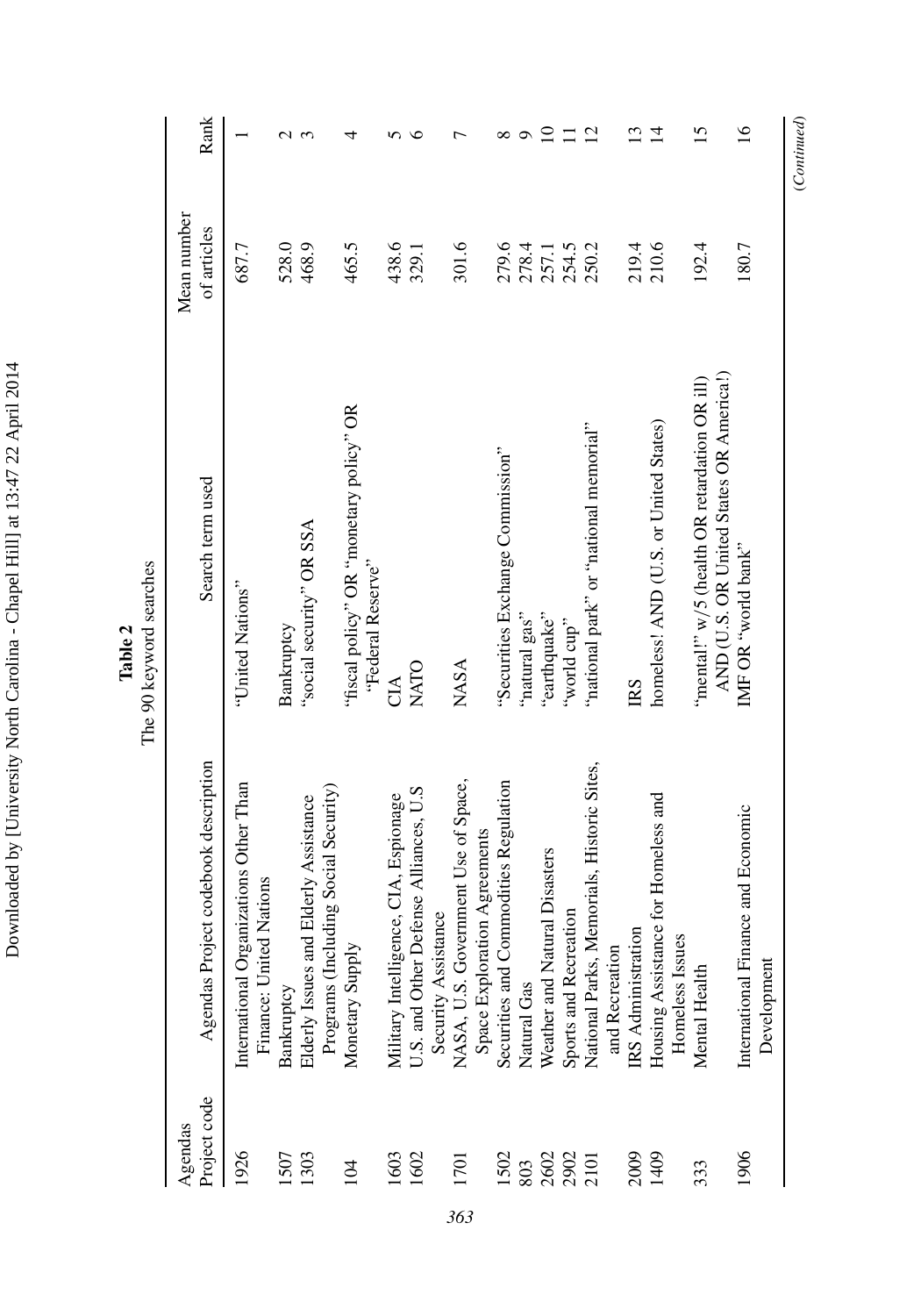| l                    |
|----------------------|
|                      |
|                      |
|                      |
| $\ddot{\phantom{a}}$ |
|                      |
|                      |
|                      |
|                      |
|                      |
|                      |
|                      |
|                      |
|                      |
| ı                    |
|                      |
|                      |
| I                    |
|                      |
| i                    |
| i                    |
|                      |
|                      |
|                      |
|                      |
|                      |
|                      |
|                      |
|                      |
|                      |
|                      |
|                      |
| l                    |
|                      |
|                      |
|                      |
|                      |
|                      |
| í                    |
|                      |
|                      |
|                      |
|                      |
|                      |
|                      |
|                      |
|                      |
|                      |
|                      |
|                      |
|                      |
|                      |
|                      |
|                      |
|                      |
| ļ                    |

**Table 2**<br>(Continued) (Continued)

| Project code<br>Agendas                  | Agendas Project codebook description         | Search term used                            | Mean number<br>of articles | Rank                        |
|------------------------------------------|----------------------------------------------|---------------------------------------------|----------------------------|-----------------------------|
| 1207                                     | Child Abuse and Child Pornography            | "abuse" $w/5$ (child!)                      | 165.3                      | $\overline{C}$              |
| 2803                                     | Arts and Entertainment                       | "Michael Jackson"                           | 145.1                      | $\overline{18}$             |
|                                          | Recycling                                    | recycl!                                     | 136.2                      | $\overline{0}$              |
|                                          | Comprehensive Health Care Reform             | reform w/5 ("health care" OR "Medicare")    | 132.1                      | $\Omega$                    |
| $\frac{707}{301}$<br>$\frac{2003}{1201}$ | Postal Service Issues (Including Mail Fraud) | "postal service"                            | 119.3                      | $\overline{c}$              |
|                                          | Executive Branch Agencies Dealing With       | DOJ OR FBI                                  | 118.4                      | 22                          |
|                                          | Law and Crime                                |                                             |                            |                             |
| 2601                                     | Disasters<br>Weather and Natural             | "hurricane" w/15 (damage OR disaster)       | 112.3                      | 23                          |
| 1208                                     | Family Issues                                | "domestic violence"                         | 111.2                      | $\mathcal{Z}$               |
| 2013<br>1003                             | Census                                       | census w/5 (bureau or U.S.)                 | 108.4                      | 25                          |
|                                          | Airports, Airlines, Air Traffic Control and  | "Federal Aviation Administration" OR "Civil | 102.1                      | $\delta$                    |
|                                          | Safety                                       | Aeronautics Board"                          |                            |                             |
| 606                                      | Special Education                            | "special education"                         | 98.7                       |                             |
|                                          | Sports and Recreation                        | "LPGA"                                      | 96.3                       | 28                          |
| 2022<br>2022<br>2023<br>2020             | White Collar Crime and Organized Crime       | crime w/5 ("white collar" OR organized)     | 94.6<br>90.1               | $\mathcal{L}^{\mathcal{O}}$ |
|                                          | Alternative and Renewable Energy             | energy w/5 (solar OR wind OR alternative)   |                            | $\mathfrak{S}$              |
|                                          | HMOs                                         | "HMO"                                       | 89.6                       | $\frac{3}{2}$               |
|                                          | General Agriculture                          | "Department of Agriculture" OR DOA          | 88.6                       |                             |
|                                          | ಕೆ<br>General Foreign Tra                    | "Federal Trade Commission"                  | 87.0                       | 33                          |
|                                          | <b>Higher Education</b>                      | student! w/5 (loan! OR grant!)              | 86.4                       | $\mathcal{L}$               |
| 1500                                     | General Commerce                             | "Department of Commerce" OR "National       | 84.7                       | 35                          |
|                                          |                                              | Bureau of Standards"                        |                            |                             |
| 1523                                     | Domestic Disaster Relief                     | "Federal Emergency Management Agency"       | 79.6                       | 36                          |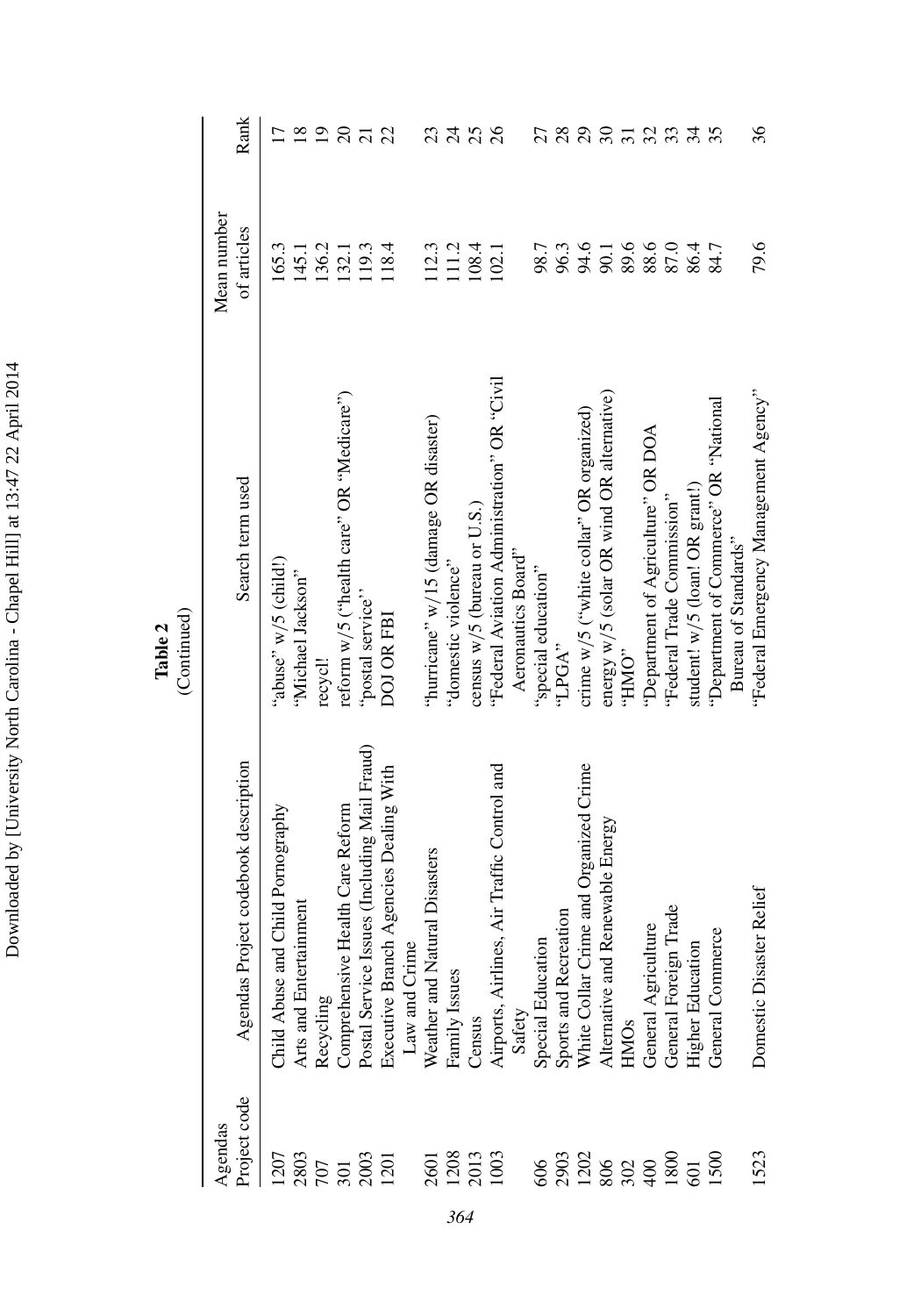| l                                                                                           |
|---------------------------------------------------------------------------------------------|
|                                                                                             |
| l                                                                                           |
| $\mathbf{i}$                                                                                |
| くりいく                                                                                        |
| l                                                                                           |
|                                                                                             |
| <br>١                                                                                       |
| ׇ֚                                                                                          |
| l                                                                                           |
| ֖֖֖֧ׅ֧֖֧ׅ֖֧֖֧֖֧֧֪֧֪֧֪ׅ֪֪֧֪ׅ֪֪֧֧֚֚֚֚֚֚֚֚֚֚֚֚֚֚֚֚֚֚֚֚֚֚֚֚֚֚֚֚֚֚֚֚֚֚֚֡֝֝֬֝֬֝֬֝֬֝֬֝֬֝֬֝֬֝֬<br>i |
| Ï<br>ı                                                                                      |
|                                                                                             |
| )<br>I                                                                                      |
| ĺ                                                                                           |
|                                                                                             |
|                                                                                             |
| l                                                                                           |
|                                                                                             |
| $\frac{1}{2}$                                                                               |
|                                                                                             |
|                                                                                             |
|                                                                                             |
|                                                                                             |
|                                                                                             |
|                                                                                             |

*365*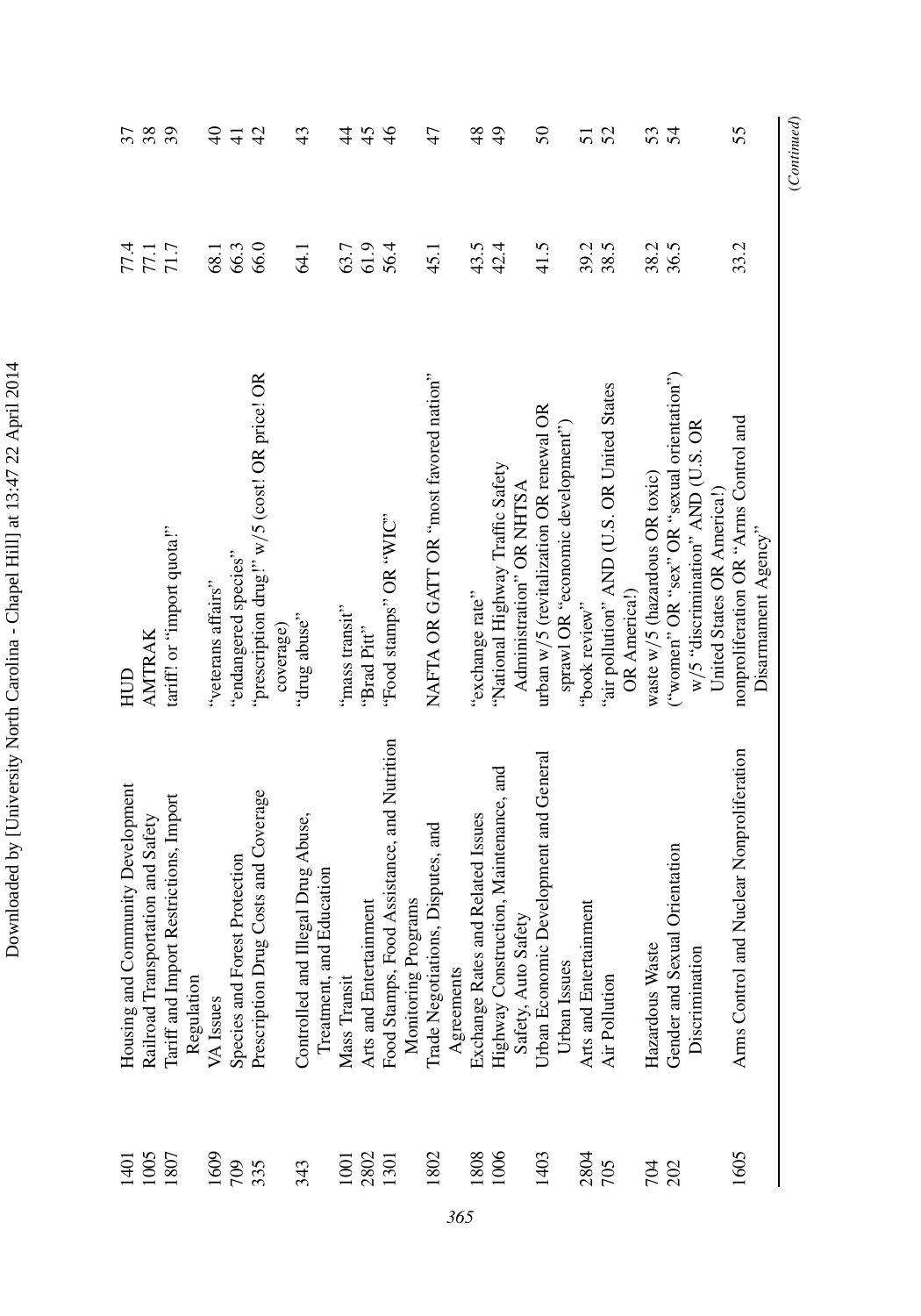| $\ddot{\phantom{0}}$                                                                                                                                          |
|---------------------------------------------------------------------------------------------------------------------------------------------------------------|
|                                                                                                                                                               |
|                                                                                                                                                               |
| í                                                                                                                                                             |
| -<br>-<br>-<br>-                                                                                                                                              |
|                                                                                                                                                               |
|                                                                                                                                                               |
|                                                                                                                                                               |
|                                                                                                                                                               |
|                                                                                                                                                               |
| $\frac{1}{2}$ , $\frac{1}{2}$ , $\frac{1}{2}$ , $\frac{1}{2}$ , $\frac{1}{2}$ , $\frac{1}{2}$ , $\frac{1}{2}$ , $\frac{1}{2}$ , $\frac{1}{2}$ , $\frac{1}{2}$ |
|                                                                                                                                                               |
|                                                                                                                                                               |
| ١                                                                                                                                                             |
| ׇ֚֕֡                                                                                                                                                          |
|                                                                                                                                                               |
|                                                                                                                                                               |
|                                                                                                                                                               |
| í.                                                                                                                                                            |
| י<br>ווי ה                                                                                                                                                    |
| i                                                                                                                                                             |
| Ï                                                                                                                                                             |
|                                                                                                                                                               |
|                                                                                                                                                               |
|                                                                                                                                                               |
|                                                                                                                                                               |
|                                                                                                                                                               |
|                                                                                                                                                               |
|                                                                                                                                                               |
|                                                                                                                                                               |
|                                                                                                                                                               |
|                                                                                                                                                               |
|                                                                                                                                                               |
|                                                                                                                                                               |
|                                                                                                                                                               |
|                                                                                                                                                               |
|                                                                                                                                                               |
|                                                                                                                                                               |
|                                                                                                                                                               |
|                                                                                                                                                               |
|                                                                                                                                                               |
|                                                                                                                                                               |
|                                                                                                                                                               |
|                                                                                                                                                               |
|                                                                                                                                                               |
|                                                                                                                                                               |
|                                                                                                                                                               |
|                                                                                                                                                               |
|                                                                                                                                                               |
|                                                                                                                                                               |
| ļ                                                                                                                                                             |
|                                                                                                                                                               |

| Project code<br>Agendas | Agendas Project codebook description                 | Search term used                     | Mean number<br>of articles | Rank           |
|-------------------------|------------------------------------------------------|--------------------------------------|----------------------------|----------------|
| 1203                    | Illegal Drug Production, Trafficking, and<br>Control | "Drug Enforcement Administration"    | 32.7                       | 56             |
| 2702                    | Fires                                                | 'house fire''                        | 28.4                       | 57             |
| 1798                    | Research and Development                             | "National Science Foundation"        |                            | 58             |
| 2603                    | Weather and Natural Disasters                        | "drought" $V = \frac{1}{2}$ " ain"   |                            | 59             |
| 603                     | Education of Underprivileged Students                | education AND ("Head Start" OR NHSA) | 27.2<br>26.0<br>22.3       | $\infty$       |
| 1708                    | Weather Forecasting and Related Issues,              | <b>NOAA</b>                          |                            | $\overline{6}$ |
|                         | NOAA, Oceanography                                   |                                      |                            |                |
| 501                     | Workplace Safety                                     | <b>OSHA</b>                          |                            | $\mathcal{S}$  |
| 1915                    | Panama Canal Issues and Other International          | "Panama Canal"                       | 22.2<br>21.2               | යි             |
|                         | Canal Issues                                         |                                      |                            |                |
| 206                     | Voting Rights and Issues                             | "Voting Rights Act"                  | $\frac{21.0}{21.0}$        | 2              |
| 508                     | Child Care<br>Parental Leave and                     | leave w/5 (paternity OR maternity OR |                            | 65             |
|                         |                                                      | parental)                            |                            |                |
| 2100                    | <b>General Interior</b>                              | "Department of Interior"             | 16.9                       | 89             |
| 504                     | Employee Relations and Labor Unions                  | <b>NLRB</b>                          | 16.3                       | 67             |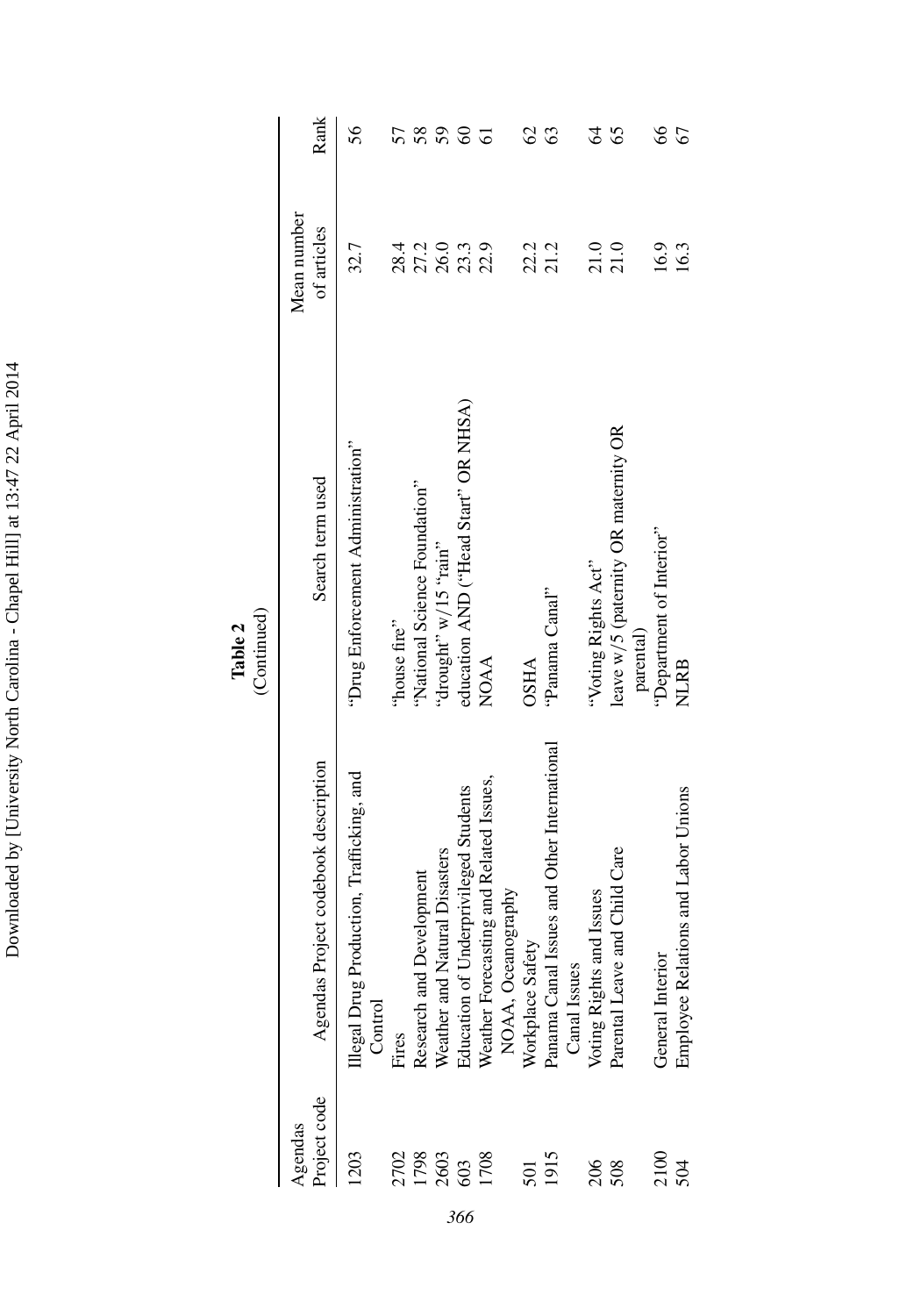| (Continued)                 |                  |                                                                  |                                          |
|-----------------------------|------------------|------------------------------------------------------------------|------------------------------------------|
|                             |                  | States OR America!)                                              |                                          |
|                             |                  | "price support") $w/15$ (U.S. OR United                          |                                          |
| 20                          | 8.9              | (farm! OR agriculture) w/5 (subsidy! OR                          | Farm Subsidies                           |
|                             | $\overline{5}$   | housing w/5 (elderly OR handicapped)                             | Elderly and Handicapped Housing          |
|                             |                  | "school prayer"                                                  | and Religion<br>Freedom of Speech        |
| 878                         | $11.1$<br>$10.5$ | "Opera" $w/5$ (opening)                                          | Arts and Entertainment                   |
|                             |                  | United States OR America!)                                       |                                          |
| 75                          |                  | age $w/5$ "discrimination" AND (U.S. OR                          | Age Discrimination                       |
| $\mu$                       | $11.4$<br>$11.2$ | hydroelectric AND (U.S. OR United States)                        | Electricity and Hydroelectricity         |
| 73                          | 12.3             | "water pollution"                                                | Drinking Water Safety                    |
| 72                          | 12.3             | "pest control"                                                   | Animal and Crop Disease and Pest Control |
|                             |                  | overcrowding)                                                    |                                          |
| $\overline{7}$              | 12.6             | prison! w/5 (construction OR contracts OR                        | Prisons                                  |
|                             |                  | OR America!)                                                     |                                          |
|                             |                  | "jobless rate") $w/5$ (United States OR U.S.                     |                                          |
| $\mathcal{L}$               | 12.9             | ("unemployment rate" OR "joblessness" OR                         | Unemployment Rate                        |
| $\mathcal{S}^{\mathcal{O}}$ | 15.7             | "beach volleyball"                                               | Sports and Recreation                    |
|                             |                  | w/5 "discrimination") AND (U.S. OR<br>United States OR America!) |                                          |
| $\frac{8}{3}$               | 16.0             | ("race" OR "ethnicity" OR "ethnic group")                        | Ethnic Group Discrimination              |

Downloaded by [University North Carolina - Chapel Hill] at 13:47 22 April 2014 Downloaded by [University North Carolina - Chapel Hill] at 13:47 22 April 2014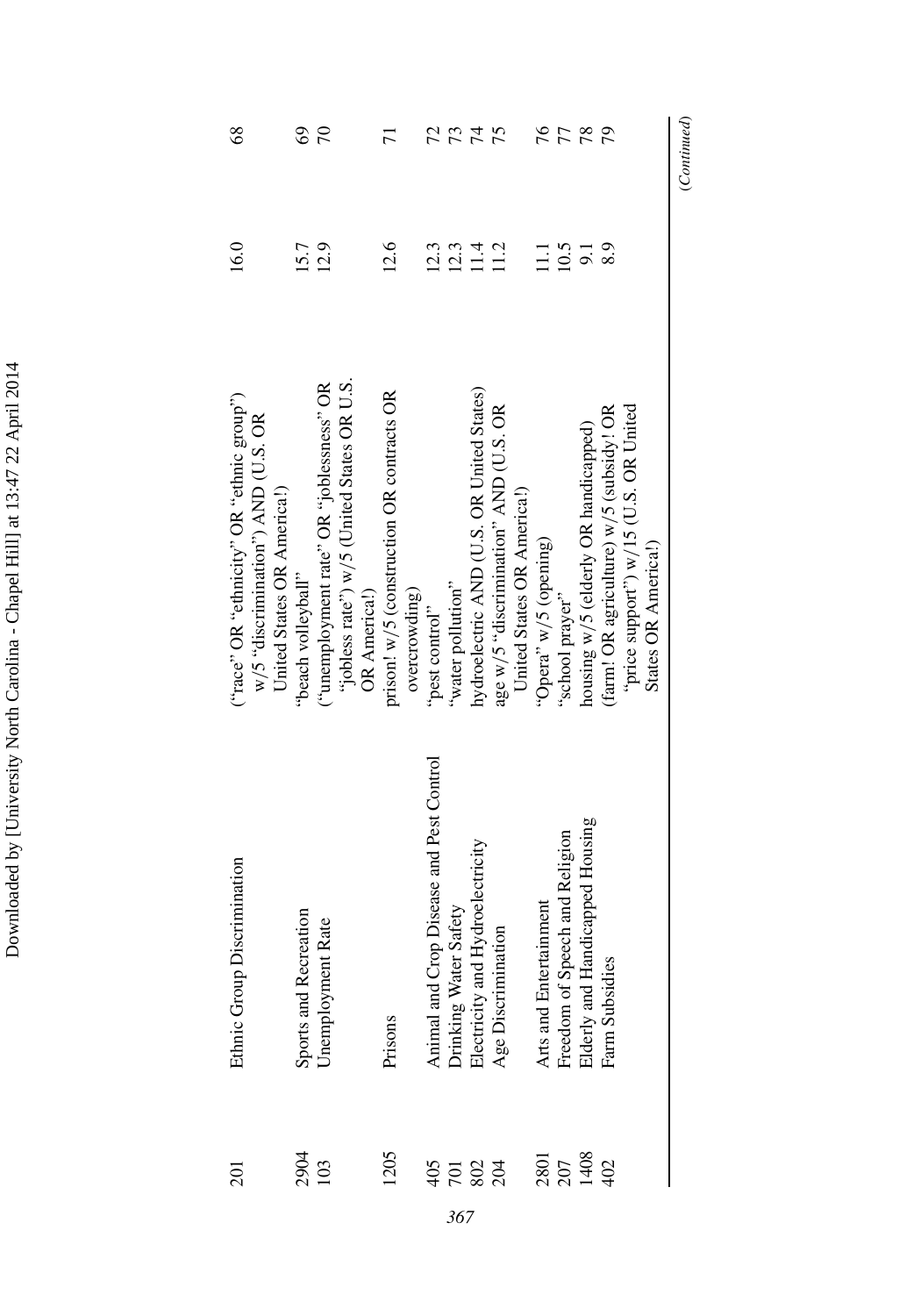Downloaded by [University North Carolina - Chapel Hill] at 13:47 22 April 2014 Downloaded by [University North Carolina - Chapel Hill] at 13:47 22 April 2014

**Table 2**<br>(Continued) (Continued)

|     | Project code<br>Agendas | Agendas Project codebook description                | Search term used                                                                           | Mean number<br>of articles | Rank           |
|-----|-------------------------|-----------------------------------------------------|--------------------------------------------------------------------------------------------|----------------------------|----------------|
|     | -707                    | Broadcast Industry Regulation (TV, Cable,<br>Radio) | "Federal Communication Commission"                                                         | 82                         | $\frac{80}{2}$ |
| 368 | $\frac{8}{10}$          | Industrial Policy                                   | $\binom{1}{1}$ w $\binom{1}{1}$ or "industrial") w/15<br>("productivity")                  |                            |                |
|     | 2102                    | Native American Affairs                             | "Native American" OR "American Indian"<br>w/5 (education OR court! OR health OR<br>casıno) | 7.2                        | 82             |
|     | 604                     | Vocational Education                                | vocational $w/5$ education AND (U.S. OR<br>United States OR America!)                      | 5.7                        | 83             |
|     | 2105                    | and Territorial Issues<br>U.S. Dependencies         | "Puerto Rico" OR Guam OR "American<br>Samoa" w/10 (statehood OR policy!)                   | $\frac{4}{6}$              | 84             |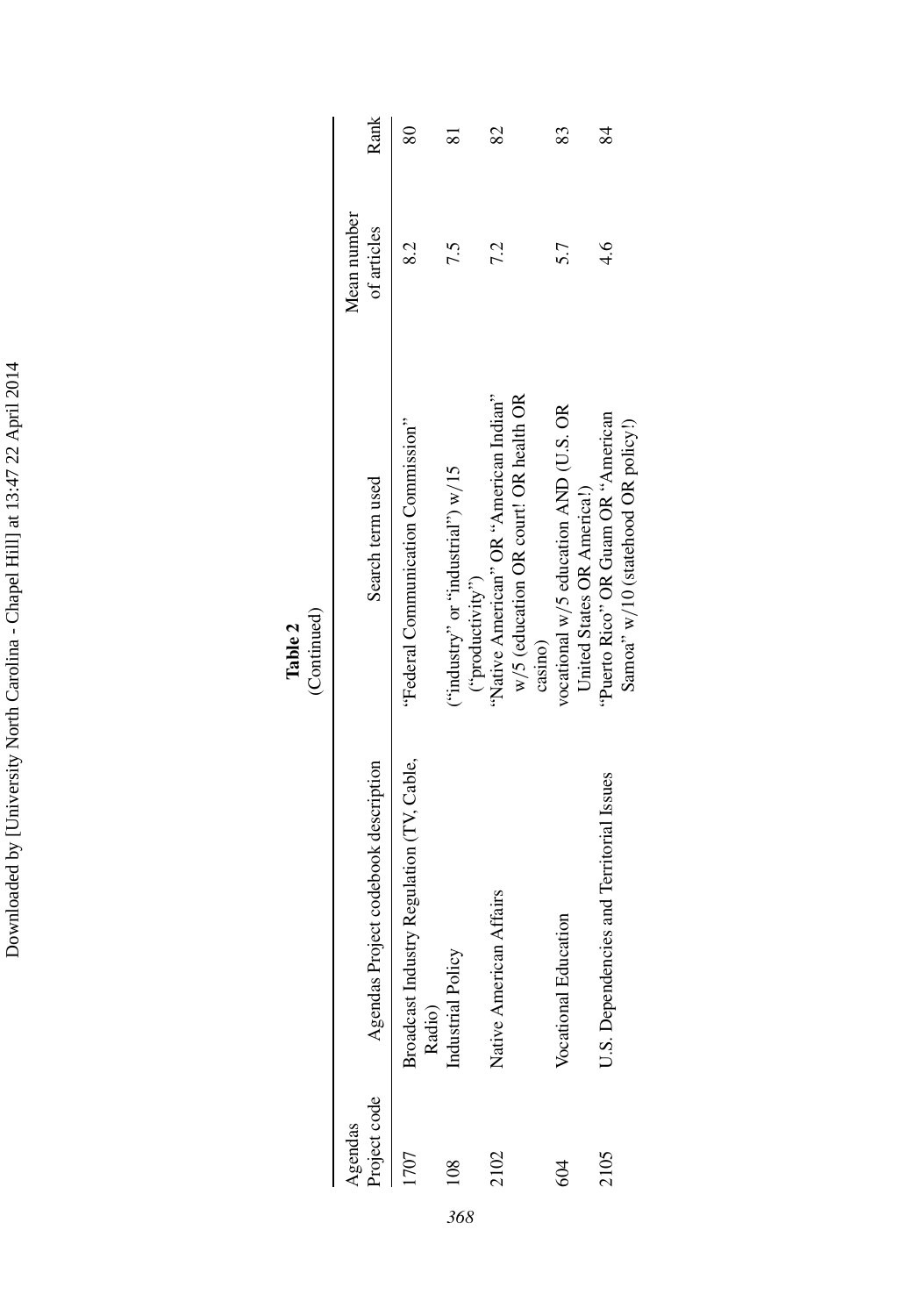| $\frac{1}{2}$                |
|------------------------------|
| í<br>l                       |
|                              |
|                              |
| l                            |
| י<br>ו                       |
|                              |
| $\frac{1}{2}$                |
|                              |
|                              |
|                              |
|                              |
| $T1111 \text{ } \alpha$<br>1 |
| ׇ֚                           |
|                              |
|                              |
| l<br>į                       |
| j                            |
|                              |
|                              |
|                              |
|                              |
|                              |
|                              |
|                              |
|                              |
|                              |
|                              |
|                              |
|                              |
|                              |
|                              |
|                              |
| $\ddot{\phantom{a}}$         |
|                              |
|                              |
|                              |
|                              |
|                              |
|                              |
|                              |
|                              |
| Ì<br>ļ                       |

|                                                                                     | 86                       |                                                    | 88                                                                                                              | 89                                     | R                                                                                                    |  |
|-------------------------------------------------------------------------------------|--------------------------|----------------------------------------------------|-----------------------------------------------------------------------------------------------------------------|----------------------------------------|------------------------------------------------------------------------------------------------------|--|
| त.<br>4                                                                             | 3.0                      | 2.6                                                | 2.2                                                                                                             | 2.2                                    | $\overline{\phantom{0}}$                                                                             |  |
| food $w/5$ (inspection OR regulation) $w/15$<br>(U.S. OR United States OR Americal) | US Department of State"  | forest fire" w/15 (damage OR disaster OR<br>fight) | handicap! OR disabled OR "chronic illness"<br>$w/5$ "discrimination" AND (U.S. OR<br>United States OR America!) | minimum wage" w/5 (rate OR regulation) | OR AFDC OR "Temporary Assistance for<br>"Aid to Families with Dependent Children"<br>Needy Families" |  |
| Food Inspection and Safety (Inspection of<br>Domestic and Imported Food)            | General State Department | Fires                                              | Handicap or Disease Discrimination                                                                              | Fair Labor Standards                   | Poverty and Assistance for Low-Income<br>Families                                                    |  |
| ₽<br>4                                                                              | 1900                     | 2701                                               | 205                                                                                                             | 505                                    | 1302                                                                                                 |  |

*369*

Note. Agendas codes were used to ensure that we covered the full range of possible topics. The keywords do not, however, cover the full range of issues associated with each subtopic listed. The table lists the average numb *Note*. Agendas codes were used to ensure that we covered the full range of possible topics. The keywords do not, however, cover the full range of issues associated with each subtopic listed. The table lists the average number of articles found per month across all 12 sources. Keywords are listed in descending order of media salience. Data included here incorporate only those searches where all 12 sources are available, or from November 1997 through June 2010.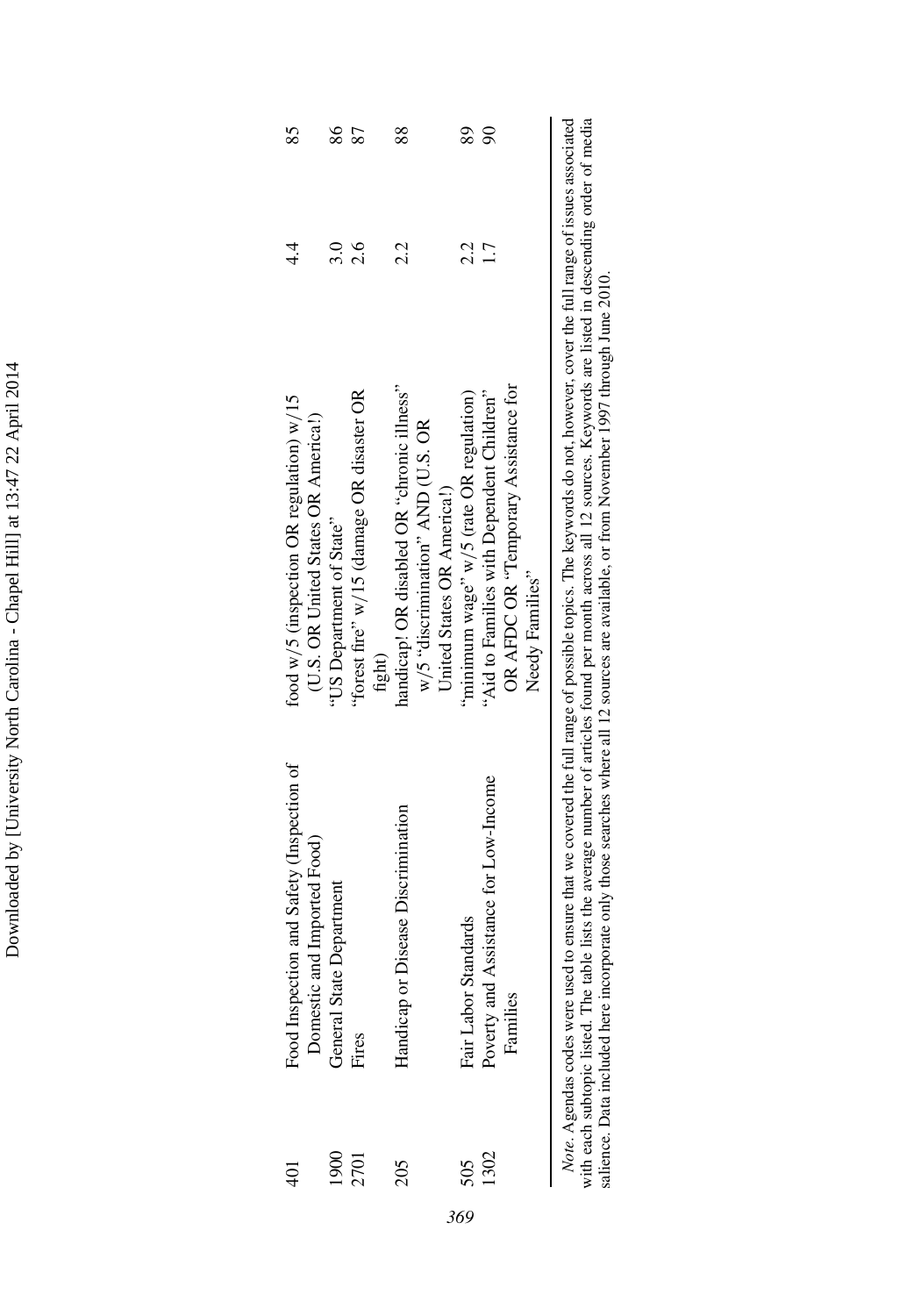as articles related to opera and those related to beach volleyball, but others are of more consequence, such as water pollution, farm subsidies, the unemployment rate, and racial discrimination. As we will see below, a key first distinction in the likelihood that a single national media agenda will emerge from the data is a simple count of stories per month. For topics that receive the least amount of news coverage, much of the coverage we observe is noise.

For each of the 90 searches listed in [Table 2,](#page-9-0) we performed identical factor analyses to assess the degree to which a national news agenda is evident across this diverse collection of topics. [Figure 1](#page-16-0) gives a sense of some of the patterns we observed—sequentially displaying examples of issues with high, medium, and low amounts of news coverage. Each part of the figure presents monthly counts of articles from each of the 12 news sources as separate gray lines and the first factor that resulted from the factor analysis as a thick black line. The factor, or index, is measured on the left scale in each part of the figure and is standardized to have a mean of zero and standard deviation of one. The right axis shows the number of stories per month, separately for each media source. As anticipated, these graphs suggest that attention across news outlets is most consistent for high salience topics.

Recall that our task is to identify the conditions under which a single national media agenda emerges, and [Figure 1](#page-16-0) allows us to go some distance in understanding these conditions. [Figure 1A](#page-16-0) shows monthly counts of articles that mention "NATO," a high-coverage topic (the mean number of articles is 391; see [Table 2\)](#page-9-0). In addition to high average levels of

<span id="page-16-0"></span>

**Figure 1.** Four examples of media coverage. The four parts of the figure illustrate patterns observed in the 90 cases. Upper left (A): high media coverage, spikes, and a single national agenda (NATO); upper right (B): moderate levels of coverage and a single national agenda (HMOs); lower left (C): low media coverage, spikes, and a single national agenda (beach volleyball); lower right (D): no single national agenda (water pollution).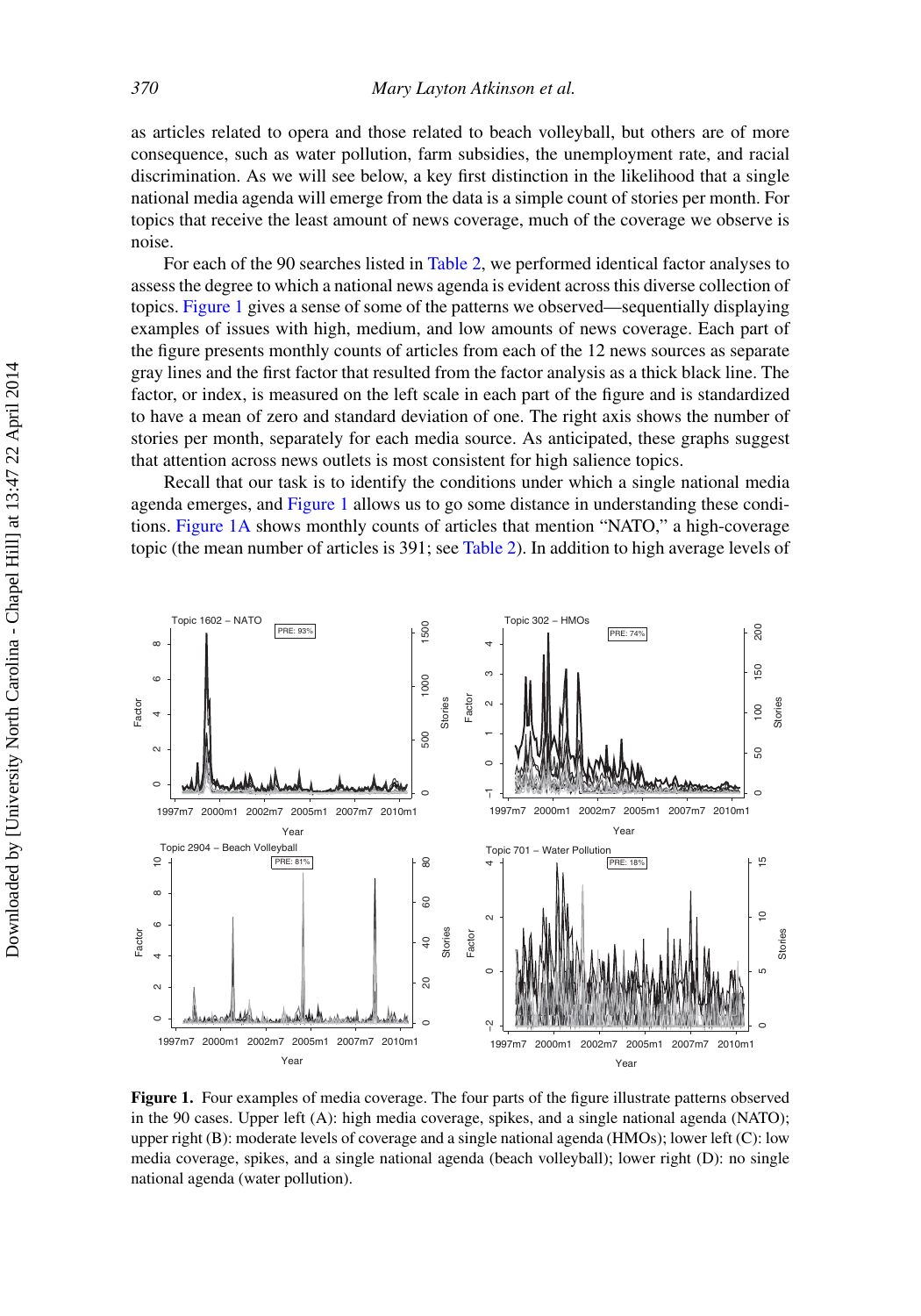|                                   | <b>NATO</b> | <b>HMOs</b> | Beach volleyball | Water pollution |
|-----------------------------------|-------------|-------------|------------------|-----------------|
| <b>ABC</b>                        | .98         | .84         | .97              | .42             |
| <b>CBS</b>                        | .99         | .85         | .95              | .16             |
| <b>CNN</b>                        | .98         | .87         | .94              | .69             |
| <b>Fox</b>                        | .91         | .78         | .73              | .45             |
| <b>Houston Chronicle</b>          | .98         | .83         | .87              | .23             |
| <b>NBC</b>                        | .99         | .86         | .90              | .41             |
| New York Times                    | .98         | .95         | .92              | .44             |
| Philadelphia Inquirer             | .93         | .87         | .85              | .64             |
| <i>St. Louis</i><br>Post-Dispatch | .95         | .86         | .95              | .38             |
| USA Today                         | .99         | .88         | .97              | .47             |
| <b>Washington Post</b>            | .98         | .89         | .96              | .23             |
| Wall Street Journal               | .95         | .80         | .75              | .22             |
| Eigenvalue                        | 11.21       | 8.85        | 9.72             | 2.19            |
| Variance explained                | .93         | .74         | .81              | .18             |

<span id="page-17-0"></span>**Table 3** Factor loadings and eigenvalues for the first factor: Four selected topics

*Note*. Data correspond to the searches shown in [Figure 1.](#page-16-0)

coverage, the series is also marked by an extreme spike in attention associated with military action by NATO in 1999 and by multiple smaller spikes occurring later in the series. For this high-coverage, high-variance issue, we see that coverage by each of the 12 news sources covaries to a high degree, and we observe the emergence of a single factor. [Table 3](#page-17-0) provides further information about the first factor observed in coverage of NATO—it shows the factor loadings for each of the 12 news sources and the eigenvalue for the first factor. Notice that all of the factor loadings are high (the *lowest* factor loading, Fox, is .91). Also notice the high eigenvalue of 11.21 and PRE of .93, meaning that the first factor—the national news agenda—explains 93% of the variance in attention to NATO.

[Figure 1B](#page-16-0) shows the monthly count of articles that mention HMOs, a topic that received a moderate amount of coverage (on average, 89.6 articles per month). Like coverage of NATO, this series is marked by peaks and valleys; however, none of the spikes in attention to HMOs reach the magnitude of the 1999 spike in attention to NATO. Further, attention to HMOs appears to trend over time, with the highest levels of coverage being observed from 1998 to 2002 and articles mentioning the topic almost disappearing from news coverage by 2007. Looking at [Table 3,](#page-17-0) we see that the factor loadings and the eigenvalue are somewhat lower than were those for HMOs, although they still indicate the presence of a single factor to which all of the news sources contribute heavily. Overall, the first factor explains 74% of the variance in coverage of HMOs.

[Figure 1C](#page-16-0) shows attention to a low-coverage topic, beach volleyball (15.7 articles per month, on average). This topic is characterized by a distinctive pattern of news coverage: that of cyclical coverage or recurrent spikes in attention (in this case, associated with the summer Olympics). These spikes in attention are found in each of the 12 news sources. This pattern is of interest because of the cyclical rhythm of attention to a number of government actions such as elections, passage of the federal budget, and other events. Further, whether the spikes are cyclical or in response to stochastic events coming once or at random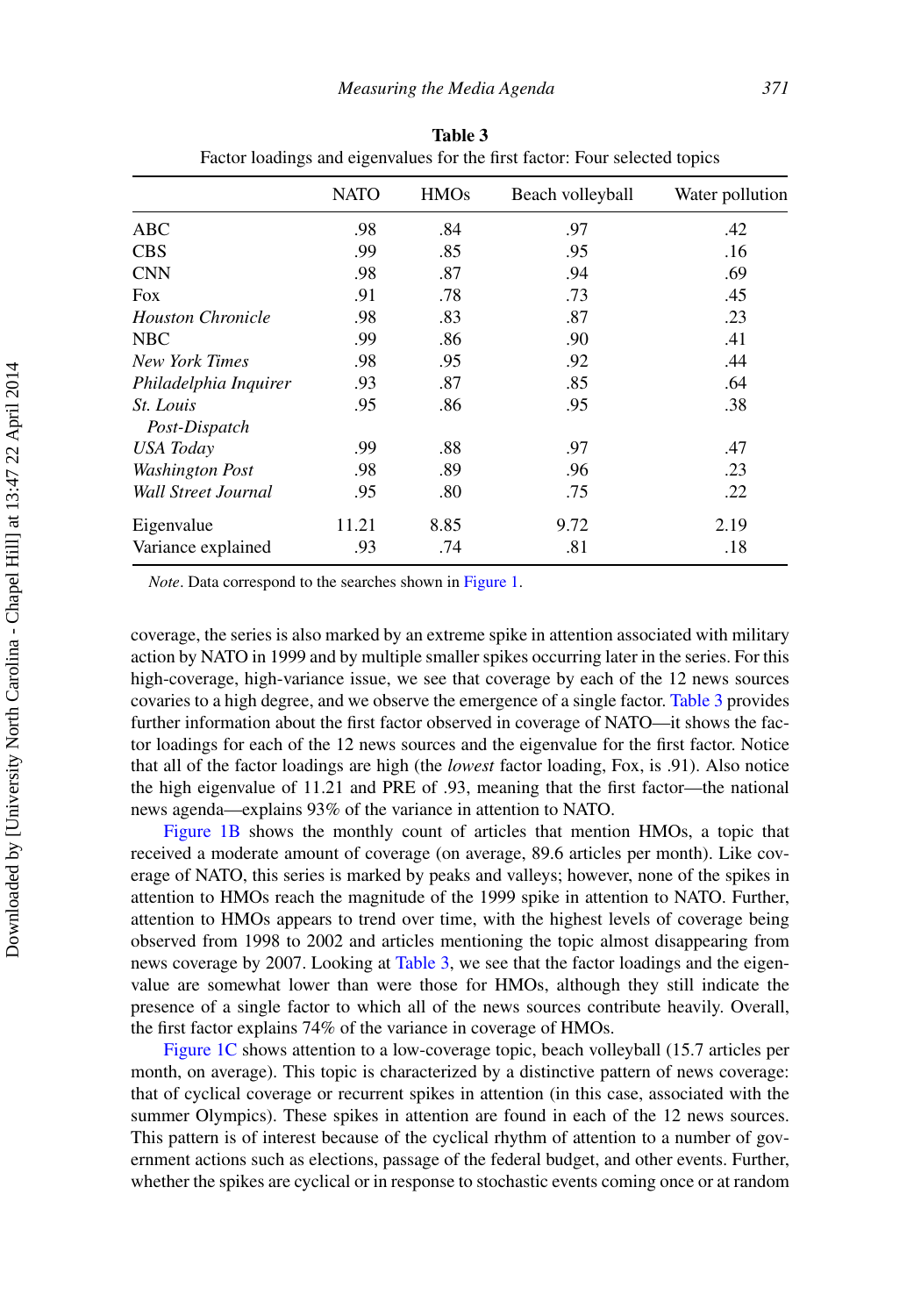intervals, their presence renders a single statistical factor to be much more likely. Turning to [Table 3,](#page-17-0) we see that even though beach volleyball is a low-salience issue, the eigenvalue for the first factor is still quite high (9.72), and although there is variability across the factor loadings, all of the news sources contribute significantly to the factor. Overall,  $81\%$  of the variance in beach volleyball coverage is explained by the first factor. We will return to the implications of these spikes in attention in the discussion section. Analysts must determine if their research question relates to "high attention" versus "normal" periods or if they are interested in the variability in attention outside of the periods of the spikes.

[Figure 1D](#page-16-0) shows the pattern of attention to another low-coverage issue: water pollution (12.3 articles per month, on average). Unlike attention to beach volleyball, news coverage of water pollution is relatively flat over time. Absent a galvanizing event or major spike in attention to this low-salience topic, it appears that coverage of the issue across news outlets is idiosyncratic. [Table 3](#page-17-0) shows that the eigenvalue for the first factor is just 2.19, meaning the first factor explains only 18% of the variation in news coverage. The individual factor loadings are also low by conventional standards. In the case of water pollution, we find no evidence of a cohesive national news agenda. Explaining the strength of the first factor is our task in the next section. The results show that our four-case illustration from [Figure 1](#page-16-0) is indeed quite generalizable.

#### *A Statistical Model of the Emergence of a National News Agenda*

Across our 90 searches, the proportion of variance in news coverage explained by the first factor ranges between 0.12 and 0.93, with a mean value of 0.40 and a median of 0.36. [Table 4](#page-18-0) gives summary statistics of three key variables in the analysis to follow.

Both the extant literature and our visual assessment of patterns of news coverage provided in [Figure 1](#page-16-0) suggest that issue salience is a key determinant of the emergence of a national news agenda. As our figures reveal, salience can be relatively stable over time or can vary widely as focusing events galvanize attention to a particular issue. For this reason, we construct two separate measures of issue salience that serve as the key explanatory variables in our model: the average number of monthly news articles and a variable we refer to as "attention spike." The latter variable is defined as the difference between the maximum value and the mean, divided by the mean: [(max - mean)*/*mean]. Better than the standard deviation, this variable captures not just the variance but in particular the degree to which there is a high spike in the data relative to the average. [Table 4](#page-18-0) shows that this variable has a minimum of 0.74 and a maximum of more than 20. Both measures of salience are logged in the models presented below because they have declining marginal effects at very high levels.

| Summary statistics          |        |        |         |         |  |  |  |  |  |
|-----------------------------|--------|--------|---------|---------|--|--|--|--|--|
| Variables                   | Mean   | Median | Minimum | Maximum |  |  |  |  |  |
| Factor 1 variance explained | .40    | .36    | .12     | .93     |  |  |  |  |  |
| Salience                    | 100.90 | 62.83  | 1.71    | 687.74  |  |  |  |  |  |
| Attention spike             | 4.16   | 2.70   | .74     | 21.42   |  |  |  |  |  |

<span id="page-18-0"></span>**Table 4** mmary statistics

*Note*. The table refers to all 12 media sources. The "attention spike" variable is defined as the difference between the maximum and the mean, divided by the mean.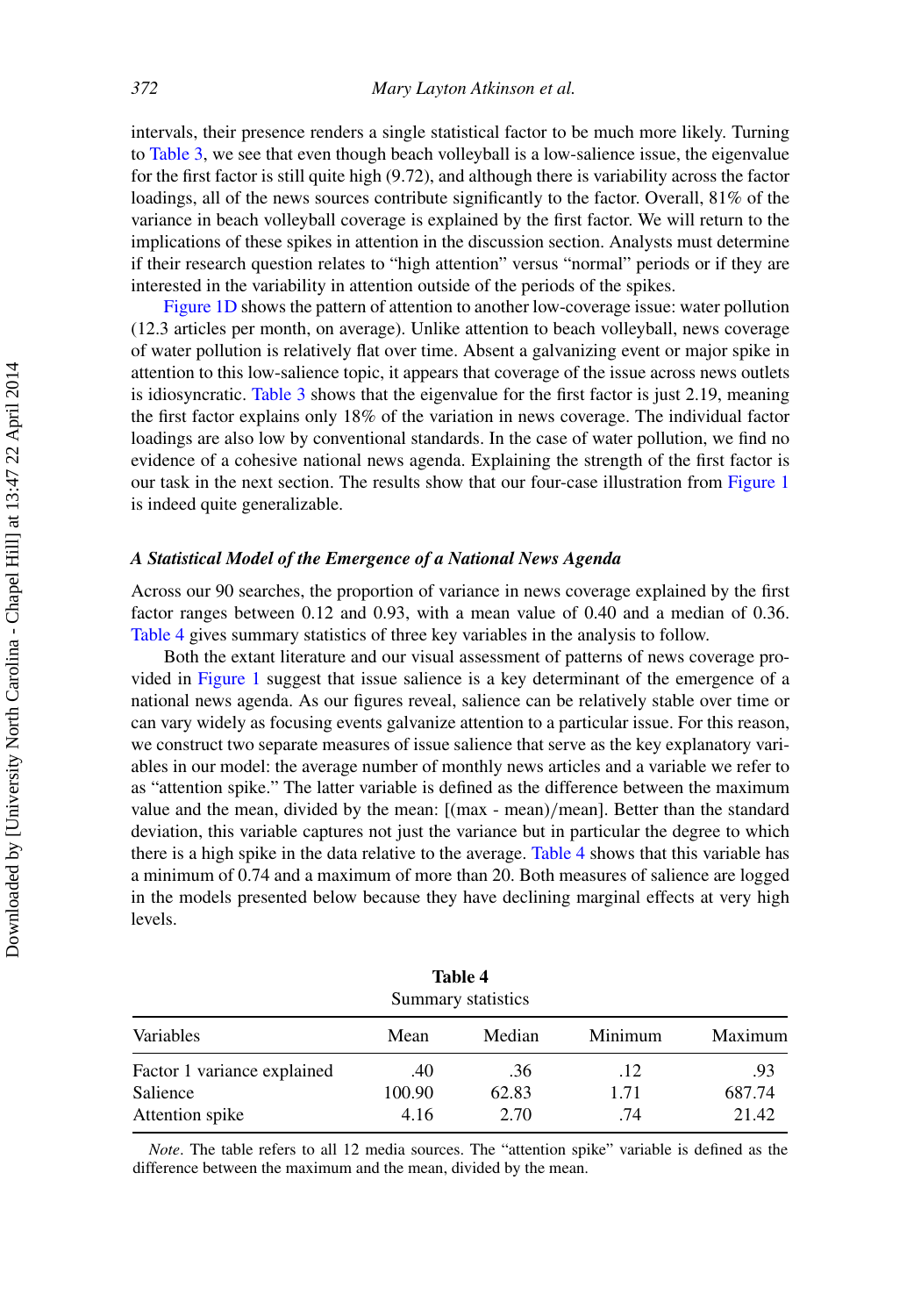<span id="page-19-0"></span>**Table 5** Regression on the proportion of variance explained by the first factor: 12 sources

|                 | Coefficient $(SE)$ |
|-----------------|--------------------|
| Salience        | $.25(0.01)^*$      |
| Attention spike | $.46(0.02)$ *      |
| Intercept       | $-.24(0.02)$ *     |
| $R^2$           | .89                |
| Ν               | 90                 |
| $\overline{F}$  | 294.63 (.00)       |

*Note*. Data are from an OLS regression; White's robust standard errors are used. Salience is the mean number of articles per month. Attention spike is the difference between the maximum and the mean, divided by the mean. Both the attention spike and salience variables are logged (base 10) to account for the large ranges of these variables. Running the model with the non-logged version of the variables reduces the fit of the model quite substantially, but does not alter the significance of the coefficients. The movement from 90 to 100 articles per month has less of an impact than the movement from 10 to 20 articles; the logged version of these variables accurately reflects this concept of diminishing marginal effects. We also tested the model with the addition of two dummy variables respectively indicating low-salience and medium-salience topics (based on the mean number of articles per topic). Neither threshold control was significant.

 $* p < .05$  (two-tailed test).

[Table 5](#page-19-0) shows the results of a simple model explaining the strength of the national news agenda as a function of the two measures of issue salience described above. Together, these two variables explain 89% of the variance in our dependent variable.

Note that our salience and spike indicators show declining marginal impacts on the PRE; therefore, we transform the values by taking their common (base 10) log before conducting our regression as reported in [Table 5.](#page-19-0) The results show that increasing the salience, measured by the average number of stories per month, by a factor of 10 (e.g., from 1 to 10 or from 10 to 100) increases the PRE by .25. While this is a large impact, the spike variable has roughly double this effect. $4$  [Table 6](#page-20-0) shows the combined effect of our two key variables.

[Table 6](#page-20-0) addresses the substantive impact of our key independent variables on the strength of the national news agenda. It displays the predicted value of the strength of the first factor when we manipulate the mean number of articles as well as the magnitude of the spike variable. The values attached to the salience and attention spike axes represent the 10th to 90th percentiles of the respective variables, with PRE increasing across the rows and moving down the columns. For example, with relatively low news coverage (37 articles per month, around the 40th percentile) and no particularly strong spike in coverage (a maximum of 115 articles, creating an attention spike of 2.1), the first factor is predicted to explain 31% of the variance in news coverage. Moving to high average coverage (141 articles) with a strong peak in the data (1,004 articles, an attention spike of 6.1) generates an expected value of 67% variance explained in news coverage. The data presented in [Table 6](#page-20-0) come from our full set of news sources; our supplemental materials include a discussion of how these predicted values would apply to the use of only a single source.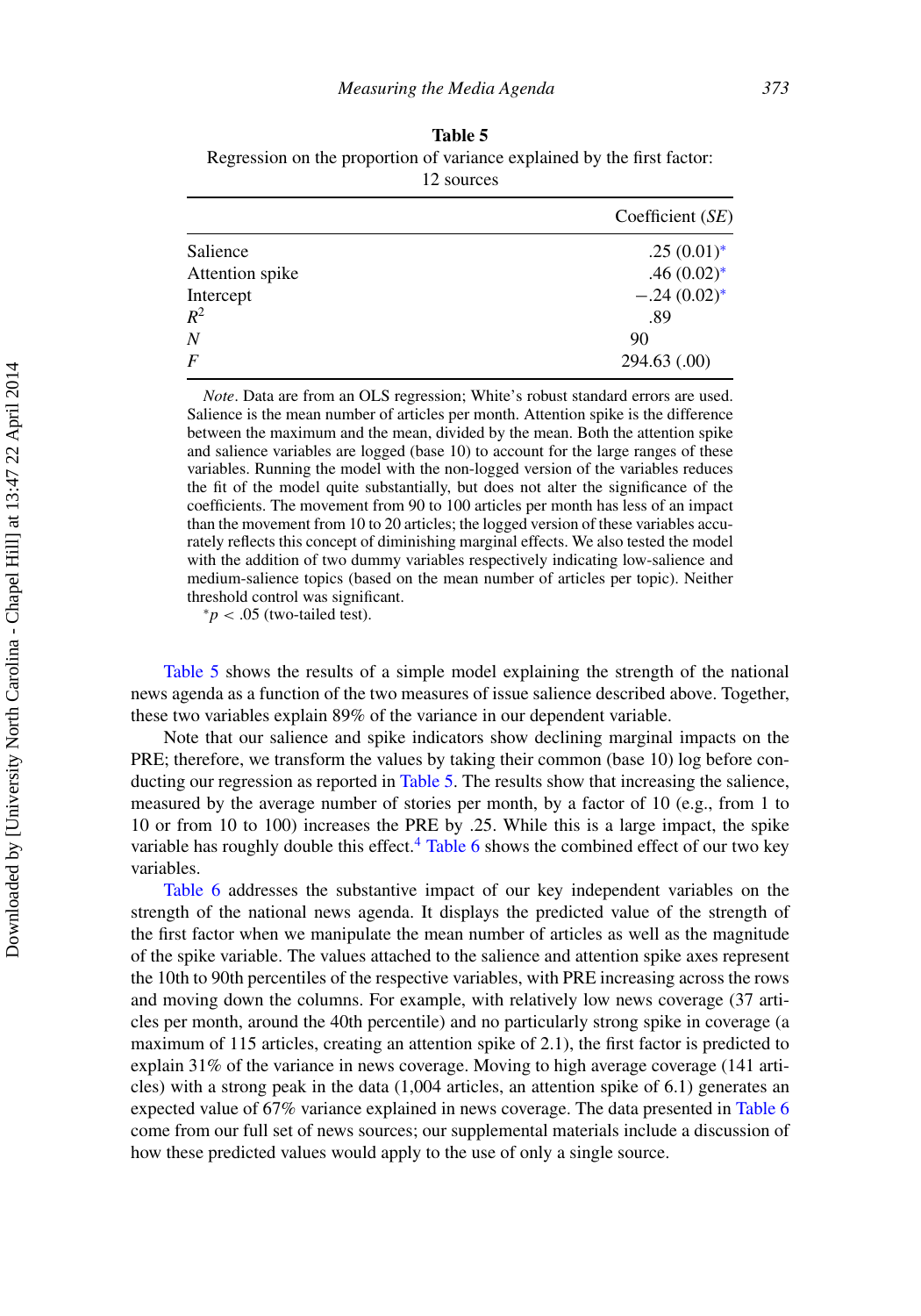|          |                  |            | Attention spike |      |      |      |      |      |      |      |      |
|----------|------------------|------------|-----------------|------|------|------|------|------|------|------|------|
| Salience |                  | Value      | 1.2             | 1.6  | 1.7  | 2.1  | 2.7  | 3.4  | 4.8  | 6.1  | 8.5  |
| Value    | Percentile       | Percentile | 10th            | 20th | 30th | 40th | 50th | 60th | 70th | 80th | 90th |
| 7        | 10 <sub>th</sub> |            | .01             | .07  | .09  | .13  | .18  | .23  | .29  | .34  | .41  |
| 12       | 20th             |            | .07             | .12  | .14  | .19  | .23  | .28  | .35  | .40  | .46  |
| 22       | 30th             |            | .13             | .19  | .21  | .25  | .30  | .34  | .41  | .46  | .53  |
| 37       | 40th             |            | .19             | .24  | .26  | .31  | .36  | .40  | .47  | .52  | .59  |
| 63       | 50 <sub>th</sub> |            | .25             | .30  | .32  | .36  | .41  | .46  | .53  | .58  | .64  |
| 82       | 60th             |            | .28             | .33  | .35  | .39  | .44  | .49  | .56  | .61  | .67  |
| 98       | 70th             |            | .30             | .35  | .37  | .41  | .46  | .51  | .58  | .63  | .69  |
| 141      | 80th             |            | .34             | .39  | .41  | .45  | .50  | .55  | .61  | .67  | .73  |
| 268      | 90th             |            | .41             | .46  | .48  | .52  | .57  | .62  | .69  | .74  | .80  |

<span id="page-20-0"></span>**Table 6** Predicted values of the first factor for a national news agenda

*Note*. Cell entries are predicted values for the strength of the first factor from [Table 5.](#page-19-0) Reading across the rows shows how the predicted value increases as an attention spike moves from its 10th to 90th percentile (with the corresponding value shown). Going down the columns shows how the predicted value increases as salience increases. Note that these results are based on an index with 12 sources. Analysts looking at only a single source would have fewer hits, so for example their measure of salience would not be as high as here, even for a case where a single media agenda was highly likely. A series of 12 regressions, predicting the total number of stories per month based on each individual outlet's results, shows that we can predict this figure very accurately ( $R^2 > .68$  for all cases but the *Wall Street Journal*, .51) and that the following coefficients should be used: ABC, .03; CBS, .04; CNN, .17; Fox, .05; *Houston Chronicle*, .13; NBC, .03; *New York Times*, .22; *Philadelphia Inquirer*, .06; *St. Louis Post-Dispatch*, .08; *USA Today*, .05; *Wall Street Journal*, .05; and *Washington Post*, .19. This means that the median level of salience for the index, 63 stories, is equivalent to 63 times the coefficient for each individual source. Because the attention spike variable is calculated as a ratio, it should not be affected by the number of sources used.

#### **Discussion**

We have provided a simple but empirically the most extensive study to date of the degree to which a wide range of issues receive similar levels of coverage across numerous broadcast and print news sources. Using our new and expansive data set covering 90 policy and nonpolicy topic areas across 12 sources over as much as 30 years, we show that the presence or absence of a single national media agenda can be explained by two main factors: how much coverage a topic receives and whether an event producing a spike in attention occurs. Roughly 90% of the variation in the explanatory power of a national media factor score can be explained by these two variables.

There is no right answer about whether an analyst need or need not include many media sources in measuring the news agenda with respect to a specific issue. It depends on the theoretical question being investigated, of course. However, this study does offer guidance that can aid researchers in constructing valid measures of media attention. For high-salience issues, a consistent pattern of coverage is often found across national news outlets. The same is true for issues that exhibit spikes in attention. For issues with consistently high levels of coverage or large attention spikes, a cohesive national agenda almost certainly exists, and virtually any major news source will show similar patterns in coverage. Therefore, in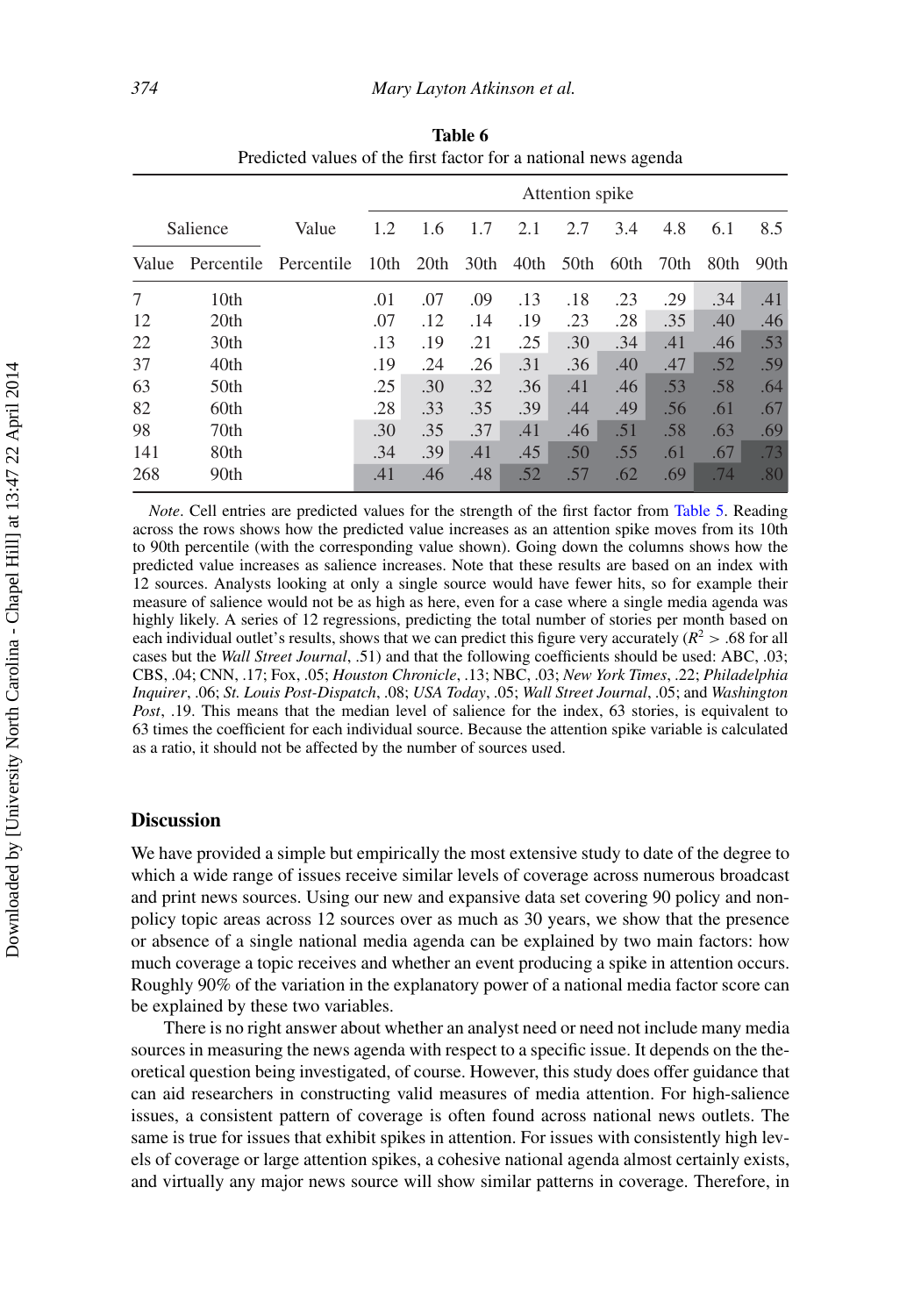such instances it may be a waste of resources to construct a complicated media index. (Of course, depending on how the data are collected, the difference in resources needed to construct an index as opposed to a single news series may be trivial, so there is no reason to limit oneself to a single source.)

For cases with low average coverage and no spikes in attention, a cohesive news agenda is far less likely to be present. In these cases, no single factor emerges, and differences in coverage both across news outlets and over time appear to be completely idiosyncratic. In such cases, an index of coverage across many sources may be no more useful than a count of articles from a particular source. Rather, the values of a data series for these issues simply indicate that the issue is of low salience and virtually absent from the national news agenda at all observed time points. For this reason, one should neither attempt to model the amount of coverage such an issue receives over time nor use the amount of such coverage as an explanatory variable. Rather, our analysis suggests that such series may be purely idiosyncratic based on source. While constructing an index or average across sources may smooth out some of this variance, no consumer of the news is likely to experience the news in the way suggested by such a measure. It should simply not be used.

Woolley's [\(2000\)](#page-24-12) admonitions about how many data sources to use may be misplaced. The larger issue may be how to construct a keyword search using electronic databases. A simple perusal of [Table 1](#page-7-0) shows some surprises in that certain keywords, in spite of reflecting what one might imagine to be important or "salient" topics, simply generate too few hits to produce reliable data. The take-away lesson from our analysis is that large average numbers of hits produce consistent data series across many national news sources. Few hits per month generate unreliable data. The solution may best be sought in experimenting with the relevant search terms, ensuring that they produce robust results, rather than in eliminating or including individual news sources. Greater error likely creeps into any analysis based on poorly thought out or verified keyword searches than from the inclusion of any individual media source. For robust searches based on many hits, our analysis shows that a single media agenda is the rule.

In those issue areas where spikes are present in the data, our results show that almost any source will do if the goal is to distinguish between the moments associated with the spikes versus all other periods. Any media source will show increased attention to beach volleyball during the Olympics. No surprise there. However, the apparent single national media agenda may disappear completely when the spikes are removed from series that otherwise show very low salience. This has important implications for regression models using such series. Let us focus on two of these here. First, the spike variable is not likely to be distributed even close to normally. Therefore, the errors associated with its use in a regression model may not be normal, violating standard assumptions. Substantively, this means that estimates may be biased and standard errors artificially low unless analysts are careful, as we are, for example to use logged rather than raw counts in order to account for the skewed distribution of certain variables in the model. Of course, the skew does not automatically imply that errors will be non-normally distributed; however, analysts need to be mindful of the underlying distribution.

Second and more substantively, there is a qualitative difference between changes in the low "white noise" portion of the variable and the higher spike-related values. Movements within these portions of the variable may have no theoretical impact, but movements from one to the other may be of great import. Here, scholars might consider replacing a seemingly continuous attention measure with a simple dichotomy (spike present*/*spike absent). In any case, analysts working with series with such spikes should know how this relates to their theory and should treat the variable in the statistically appropriate manner.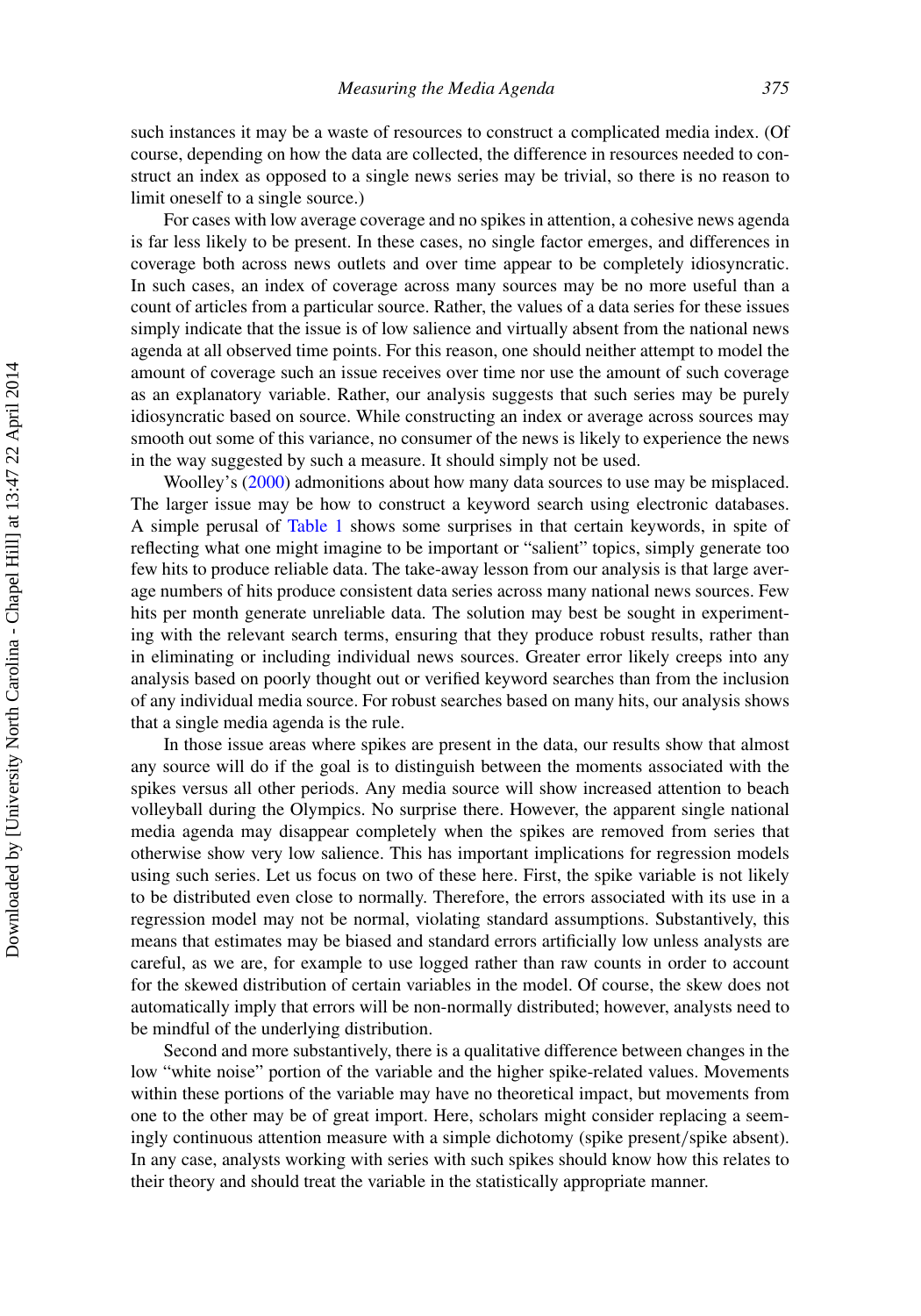#### **Funding**

We thank Derek Epp for help with data management, Jim Stimson and Elizabeth Coggins for listening and commenting, and UNC undergraduates Maria Sturdivant, Anna Melillo, Bianca Bell, Jazmine Walker, Eric Hall, Nicole Franceschini, and Amber Clifford for help in data collection. Tim Jurka wrote a parsing program that was essential to the data management aspect of the project. Amber Boydstun also provided technical assistance. Funds to hire students were provided through the Richardson Professorship. Natalia Kovalyova and Jeffrey Joe Pe-Aguirre served as discussants and provided helpful comments on the version of this article presented at the 2012 Midwest Political Science Association convention. We also acknowledge support from the National Science Foundation (NSF) through Grant SES 1024291 (to Stimson and Baumgartner) and Grants SBR 9320922 and 0111611 (to Baumgartner and Jones). Neither NSF nor our students or collaborators bear any responsibility for the analysis reported here.

#### **Supplemental Material**

Supplemental data for this article including data aggregated by week, data aggregated by quarter, and an extended time series can be accessed on the publisher's website at: [http://](http://dx.doi.org/10.1080/10584609.2013.828139) [dx.doi.org/10.1080/10584609.2013.828139](http://dx.doi.org/10.1080/10584609.2013.828139)

#### **Notes**

1. Note that our question is not "how much news coverage will a given issue receive?" Nor is it "what issues will dominate the national news agenda?" Rather, our question is "for a given issue, how consistent will levels of coverage be across news sources?" For this reason, we do not examine the effects of exogenous events (such as natural disasters, terrorist attacks, stock market crashes, and so on) on the amount of coverage devoted to particular issues. Instead, we explore the conditions under which a national news agenda can be said to exist (and thus measured), based on correlations in the amount of coverage an issue receives across national news outlets.

<span id="page-22-0"></span>2. But note that other inter-media dynamics have been documented. For instance, Mathes and Pfetsch [\(1991\)](#page-24-23) document the spill-over of issues from the alternative press to major news outlets, and a growing body of literature demonstrates that paid media (that is, political ads) can influence the agendas of major news outlets (see Boyle, [2001;](#page-23-17) Roberts & McCombs, [2010;](#page-24-24) Sweester et al., [2008\)](#page-24-18).

<span id="page-22-2"></span>3. We will not go into the precise mathematics of factor analysis, but for excellent primers, we recommend Kim and Mueller [\(1978a,](#page-24-25) [1978b\)](#page-24-25). Note that we use the principal component method for the calculation of factor loadings.

<span id="page-22-3"></span>4. Our measure of salience is also a proxy for variance. Where the average number of stories per month is high, so too is the standard variation: The correlation between these two variables is .81. Multicollinearity between the two variables suggests we not include both in the same model. On the other hand, our spike variable captures something different than only the variance: This is the presence of a sudden but short-lived peak of attention at levels vastly different from the statistically normal ups and downs that are captured by the standard deviation. Of course, the degree of variance in our series is strongly related to the likelihood of a high PRE in a factor analysis. And this is exactly our point: A single factor will indeed emerge when there is high variance in the underlying series and is very unlikely in other circumstances.

#### <span id="page-22-4"></span>**References**

<span id="page-22-1"></span>Alger, D. (1996). *Media and politics*. Belmont, CA: Wadsworth.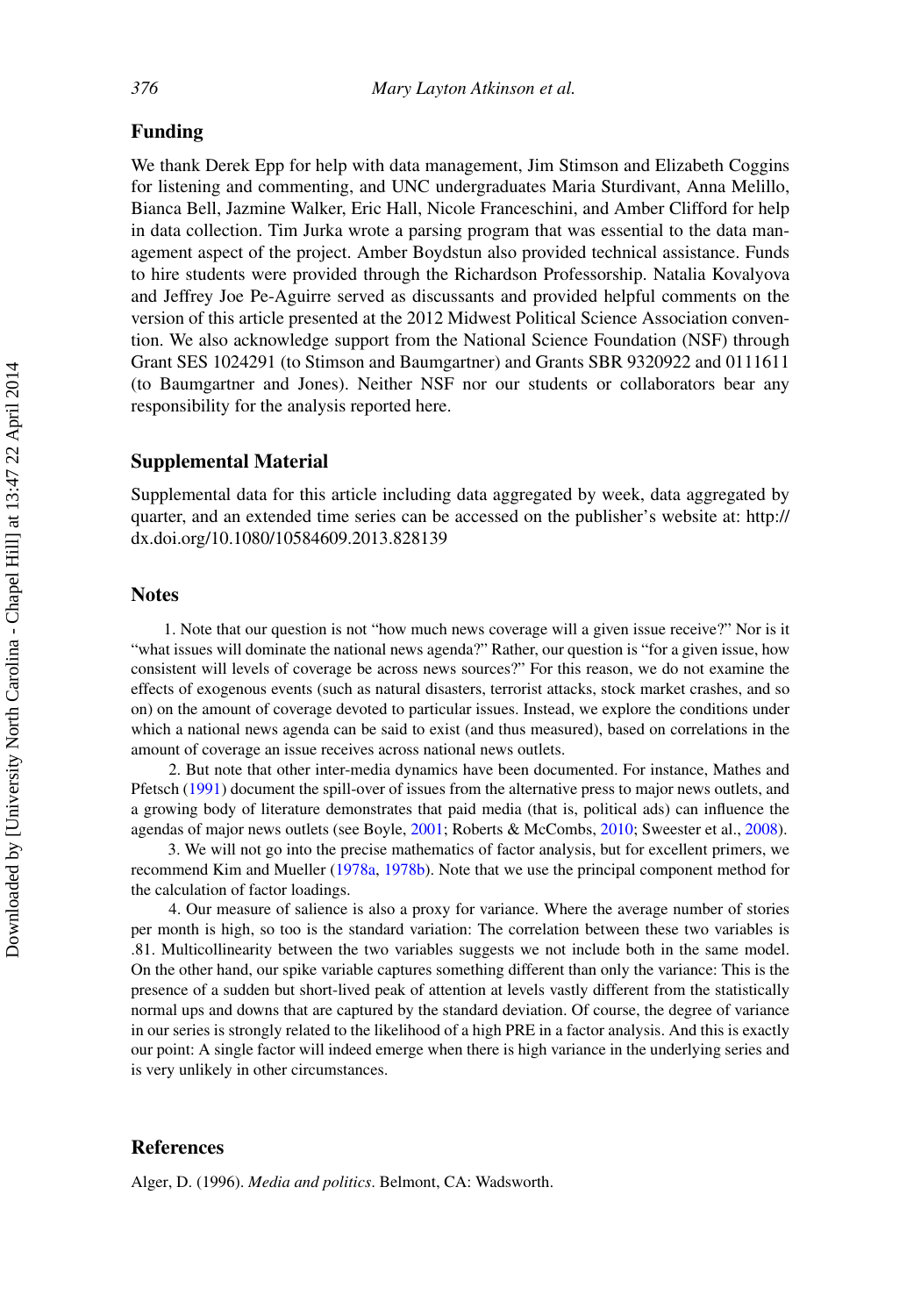- <span id="page-23-0"></span>Barabas, J., & Jerit, J. (2009). Estimating the causal effects of media coverage on policy-specific knowledge. *American Journal of Political Science*, *53*, 73–89.
- <span id="page-23-3"></span>Baumgartner, F. R., De Boef, S., & Boydstun, A. (2008). *The decline of the death penalty and the discovery of innocence*. New York, NY: Cambridge University Press.
- <span id="page-23-4"></span>Baumgartner, F. R., & Jones, B. (1993. *Agendas and instability in American politics*. Chicago, IL: University of Chicago Press.
- <span id="page-23-1"></span>Behr, R. L., & Iyengar, S. (1985). Television news, real-world cues, and changes in the public agenda. *Public Opinion Quarterly*, *49*, 38–57.
- <span id="page-23-5"></span>Boydstun, A. E. (2013). *Making the news: Politics, the media, and agenda setting*. Chicago, IL: University of Chicago Press.
- Boydstun, A. E., Walgrave, S., & Hardy, A. (in press). Two faces of media attention: Media storms vs. general coverage. *Political Communication*.
- <span id="page-23-17"></span>Boyle, T. P. (2001). Agenda setting in the 1996 presidential election. *Journalism and Mass Communication Quarterly*, *78*, 26–44.
- <span id="page-23-8"></span>Brody, R. A. (1991). *Assessing the president: The media, elite opinion, and polls*. Stanford, CA: Stanford University Press.
- <span id="page-23-21"></span>Bruce, J. (1966). *A content analysis of thirty Canadian daily newspapers published during the period January 1–March 31, 1965, with a comparative study of newspapers published in 1960 and 1955*. Report presented to the Royal Commission on Bilingualism and Biculturalism.
- <span id="page-23-10"></span>Cohen, B. C. (1963). *The press and foreign policy*. Princeton, NJ: Princeton University Press.
- <span id="page-23-14"></span>Cook, T. E. (1998). *Governing with the news*. Chicago, IL: University of Chicago Press.
- <span id="page-23-9"></span>Edwards, G. C., Mitchell, W., & Welch, R. (1995). Explaining presidential approval: The significance of issue salience. *American Journal of Political Science*, *39*, 108–134.
- <span id="page-23-6"></span>Edwards, G. C., & Wood, B. (1999). Who influences whom? The president, Congress, and the media. *American Political Science Review*, *93*, 327–344.
- <span id="page-23-20"></span>Elmelund-Præstekær, C., & Wien, C. (2008). What's the fuss about? The interplay of media hypes and politics. *International Journal of Press/Politics*, *13*, 247–266.
- <span id="page-23-11"></span>Entman, R. M. (1989). How the media affect what people think: An information processing approach. *Journal of Politics*, *51*, 347–370.
- <span id="page-23-12"></span>Gans, H. J. (1979). *Deciding what's news*. Chicago, IL: Northwestern University Press.
- <span id="page-23-18"></span>Golan, G. (2006). Inter-media agenda setting and global news coverage: Assessing the influence of the *New York Times* on three network television evening news programs. *Journalism Studies*, *7*, 323–333.
- <span id="page-23-7"></span>Goldstein, K. M. (1999). *Interest groups, lobbying, and participation in America*. New York, NY: Cambridge University Press.
- <span id="page-23-22"></span>Gordon, D. (1966). *National news in Canadian newspapers*. Report presented to the Royal Commission on Bilingualism and Biculturalism.
- <span id="page-23-15"></span>Graber, D. A. (1980). *Mass media and American politics*. Washington, DC: CQ Press.
- <span id="page-23-19"></span>Graber, D. A., & Holyk, G. (2011). The news industry. In R. Y. Shapiro & L. R. Jacobs (Eds.), *The Oxford handbook of American public opinion and the media* (pp. 89–104). Oxford, England: Oxford University Press.
- <span id="page-23-23"></span>Haider-Markel, D. P., Allen, M., & Johansen, M. (2006). Understanding variations in media coverage of U.S. Supreme Court decisions. *International Journal of Press/Politics*, *11*, 64–85.
- <span id="page-23-13"></span>Hamilton, J. T. (2004). *All the news that's fit to sell*. Princeton, NJ: Princeton University Press.
- Jerit, J., & Barabas, J. (2011). Exposure measures and content analysis in media effects studies. In R. Y. Shapiro & L. R. Jacobs (Eds.), *The Oxford handbook of American public opinion and the media* (pp. 139–155). Oxford, England: Oxford University Press.
- <span id="page-23-16"></span>Just, M. R. (2011). What's news: A view from the twenty-first century. In R. Y. Shapiro & L. R. Jacobs (Eds.), *The Oxford handbook of American public opinion and the media* (pp. 105–120). Oxford, England: Oxford University Press.
- <span id="page-23-2"></span>Kellstedt, P. M. (2003). *The mass media and the dynamics of American racial attitudes*. New York, NY: Cambridge University Press.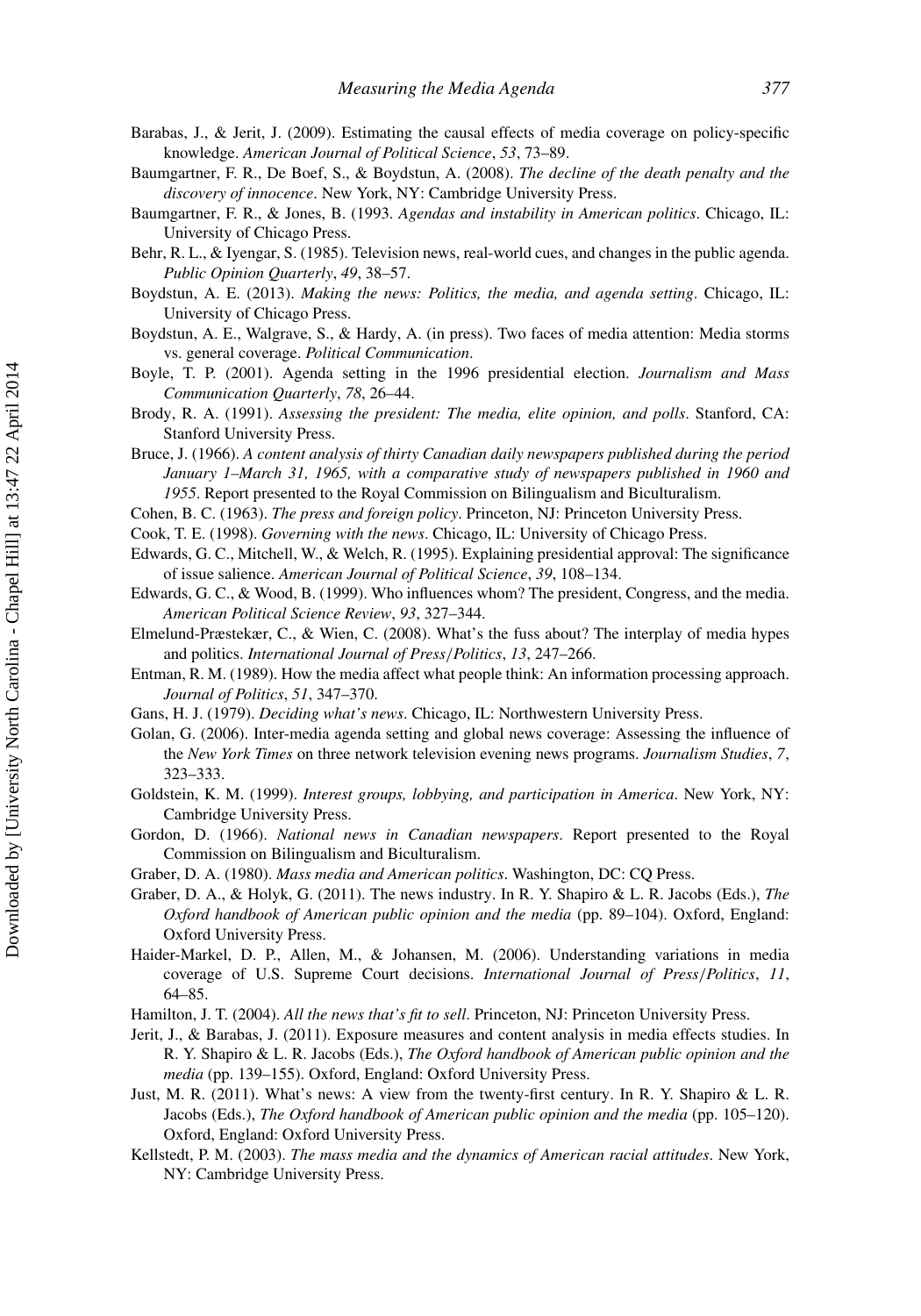- <span id="page-24-19"></span>Kepplinger, H. M., & Habermeier, J. (1995). The impact of key events on the presentation of reality. *European Journal of Communication*, *10*, 371–390.
- <span id="page-24-7"></span>Kernell, S. (1997). *Going public: New strategies of presidential leadership* (3rd ed.). Washington, DC: CQ Press.
- Kim, J.-O., & Mueller, C. (1978a). *Introduction to factor analysis: What it is and how to do it*. Beverly Hills, CA: Sage.
- <span id="page-24-25"></span>Kim, J.-O., & Mueller, C. (1978b). *Factors analysis: Statistical methods and practical issues*. Beverly Hills, CA: Sage.
- <span id="page-24-5"></span>Kollman, K. (1998). *Outside lobbying*. Princeton, NJ: Princeton University Press.
- <span id="page-24-8"></span>Kosicki, G. M. (1993). Problems and opportunities in agenda-setting research. *Journal of Communication*, *43*, 100–127.
- <span id="page-24-23"></span>Mathes, R., & Pfetsch, B (1991). The role of the alternative press in the agenda-building process: Spillover effects and media opinion leadership. *European Journal of Communication*, *6*, 33–62.
- <span id="page-24-9"></span>McCombs, M. E., & Shaw, D. L. (1972). The agenda-setting function of mass media. *Public Opinion Quarterly*, *36*, 176–187.
- <span id="page-24-15"></span>McManus, J. H. (1994). *Market driven journalism: Let the citizen beware?* Thousand Oaks, CA: Sage.
- <span id="page-24-16"></span>Mencher, M. (1977). *News reporting and writing* (5th ed.). New York: Brown.
- <span id="page-24-4"></span>Peake, J. S., & Eshbaugh-Soba, M. (2008). The agenda-setting impact of major presidential TV addresses. *Political Communication*, *25*, 113–137.
- <span id="page-24-17"></span>Reese, S. D., & Danielian, L. (1989). Intermedia influence and drug influence: Converging on cocaine. In P. Shoemaker (Ed.), *Communication campaigns about drugs: Government, media, public* (pp. 29–45). Hillsdale, NJ: Erlbaum.
- <span id="page-24-24"></span>Roberts, M., & McCombs, M. (2010). Agenda setting and political advertising: Origins of the news agenda. *Political Communication*, *11*, 249–262.
- <span id="page-24-21"></span>Robinson, M. J. (1981). Three faces of congressional media. In T. Mann & N. J. Ornstein (Eds.), *The new Congress* (pp. 55–96). Washington, DC: American Enterprise Institute.
- <span id="page-24-13"></span>Schudson, M. (2002). The news media as political institutions. *Annual Review of Political Science*, *5*, 249–269.
- <span id="page-24-6"></span>Smith, M. A. (2000). *American business and political power*. Chicago, IL: University of Chicago Press.
- <span id="page-24-3"></span>Soroka, S. N. (2002). *Agenda-setting dynamics in Canada*. Vancouver: University of British Columbia Press.
- <span id="page-24-18"></span>Sweester, K. D., Golan, G. J., & Wanta, W. (2008). Intermedia agenda setting in television, advertising, and blogs during the 2004 election. *Mass Communication and Society*, *11*, 197–216.
- <span id="page-24-22"></span>Tryfos, P. (1997). *Factor analysis*. Retrieved from<http://www.yorku.ca/ptryfos/f1400.pdf>
- <span id="page-24-14"></span>Tuchman, G. (1978). *Making news*. New York, NY: Free Press.
- <span id="page-24-20"></span>Vasterman, P. L. M. (2005). Media-hype: Self-reinforcing news waves, journalistic standards and the construction of social problems. *European Journal of Communication*, *20*, 508–530.
- <span id="page-24-10"></span>Vliegenthart, R., & Walgrave, S. (2010). The contingency of intermedia agenda setting: A longitudinal study in Belgium. *Journalism & Mass Communication Quarterly*, *85*, 861–877.
- <span id="page-24-0"></span>Walker, J. L. (1977). Setting the agenda in the U.S. Senate: A theory of problem selection. *British Journal of Political Science*, *7*, 423–445.
- <span id="page-24-11"></span>Wolfe, M., Jones, B. D., & Baumgartner, F R. (2013). A failure to communicate: Agenda setting in media and policy studies. *Political Communication*, *30*, 175–192.
- <span id="page-24-1"></span>Wood, B. D., & Anderson, J. E. (1993). The politics of U.S. antitrust regulation. *American Journal of Political Science*, *37*, 1–39.
- <span id="page-24-12"></span>Woolley, J. T. (2000). Using media-based data in studies of politics. *American Journal of Political Science*, *44*, 156–173.
- <span id="page-24-2"></span>Zaller, J. (1992). *The nature and origin of mass opinion*. New York, NY: Cambridge University Press.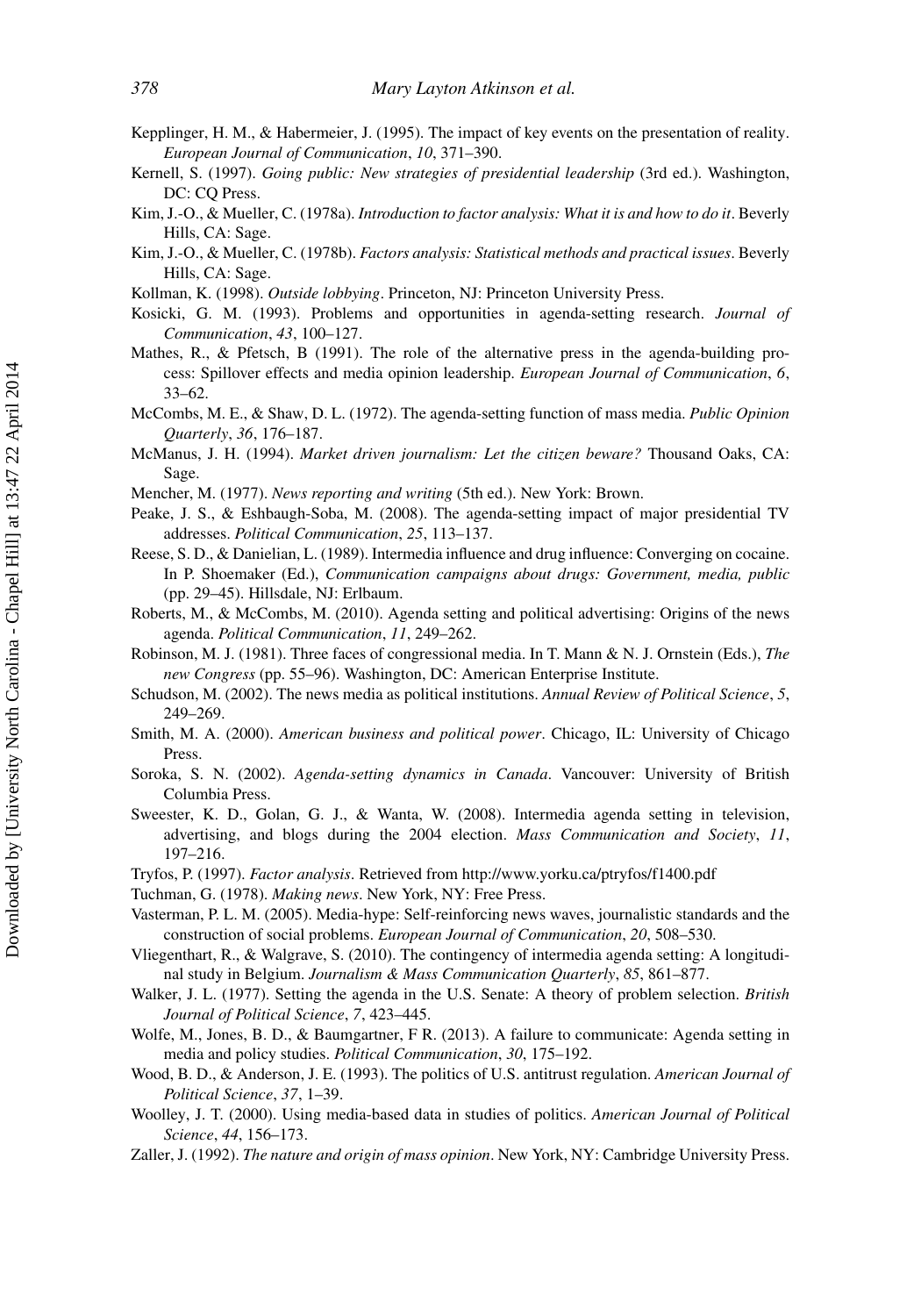#### **Appendix: Constructing our keyword database**

We sought to create a large list of keywords that would cover the full range of topics related to public policy and some that were unrelated to government. We used the topic codebook of the Policy Agendas Project [\(www.policyagendas.org\)](www.policyagendas.org) to provide a list of topics. Within each major topic, we sought more particular subtopics that could reasonably be searched with keywords. However, we sought to avoid false hits more than we sought to cover the full range of issues included in that subtopic. Therefore, the keyword searches listed here should not be understood to replicate the associated Agendas Project subtopic; they are almost always much more narrow in scope. To ensure clean searches, we followed an iterative process. We first ran a set of simple search terms and read the results. If there were many false hits, we revised the search terms in order to eliminate them while still producing a clean set of hits related to the topic of interest. By false hits, we mean instances in which the search terms were used outside the context we intended. For instance, if we sought to capture stories about racial discrimination but instead got stories about foot races or electoral races, those irrelevant stories would represent false hits. Conversely, all instances in which the search terms are employed in the intended context are considered "true hits." In this way, the search terms are highly inclusive. In an effort to minimize the number of potentially relevant articles that are missed by our searches, we cast a very broad net, scooping up every article that contains our keywords regardless of their frequency of use or placement in the article. (We cannot calculate the rate at which we may be missing relevant stories. However, as our focus in this article is purely on the issue of when repeated searches across multiple news sources will lead to similar versus diverse results, we can ignore this important element of keyword validity.)

Each time we revised the keywords, we read a portion of the results to assess the number of true and false hits. We continued this process until fewer than 15% of the articles sampled were false hits. In cases where we could not achieve this level of accuracy, we abandoned that search. Thus, our 90 searches can all be understood has having been vetted until they produced at least 85% positive hits. We chose this threshold because of experience suggesting that it is sufficient to produce reliable counts over time; ultimately we are interested in how many stories appear in each month. [Table 2](#page-9-0) lists the terms and associated Agendas Project subtopic codes.

We hired students to conduct the searches for each of the keywords listed in [Table 2](#page-9-0) through Lexis. This generated a large number of full-text files consisting of the text of the story as well as a variety of identifying variables such as the date, source, byline, and embedded keywords. These text files were then run through a data parser to convert the text-based results into a database that we could more easily analyze. For this article, we focus on just two pieces of information: the date and the source. We then used Stata's "collapse" command to create counts of numbers of stories for each keyword and each source by week, month, or quarter, or 361 monthly observations for the longest series, as indicated in [Table 1.](#page-7-0)

With a database that listed the number of hits in each of our 12 sources for each month available from 1980 through 2010, we then used Stata's "factor" command to extract the factors present for each of the 90 monthly series; note that in these analyses each source is a variable, and we ran them separately for each of the 90 keyword searches. The results of the factor analysis (e.g., the eigenvalue associated with the first extracted factor) then became a variable in another data set with 90 observations, used for the regressions reported in this article.